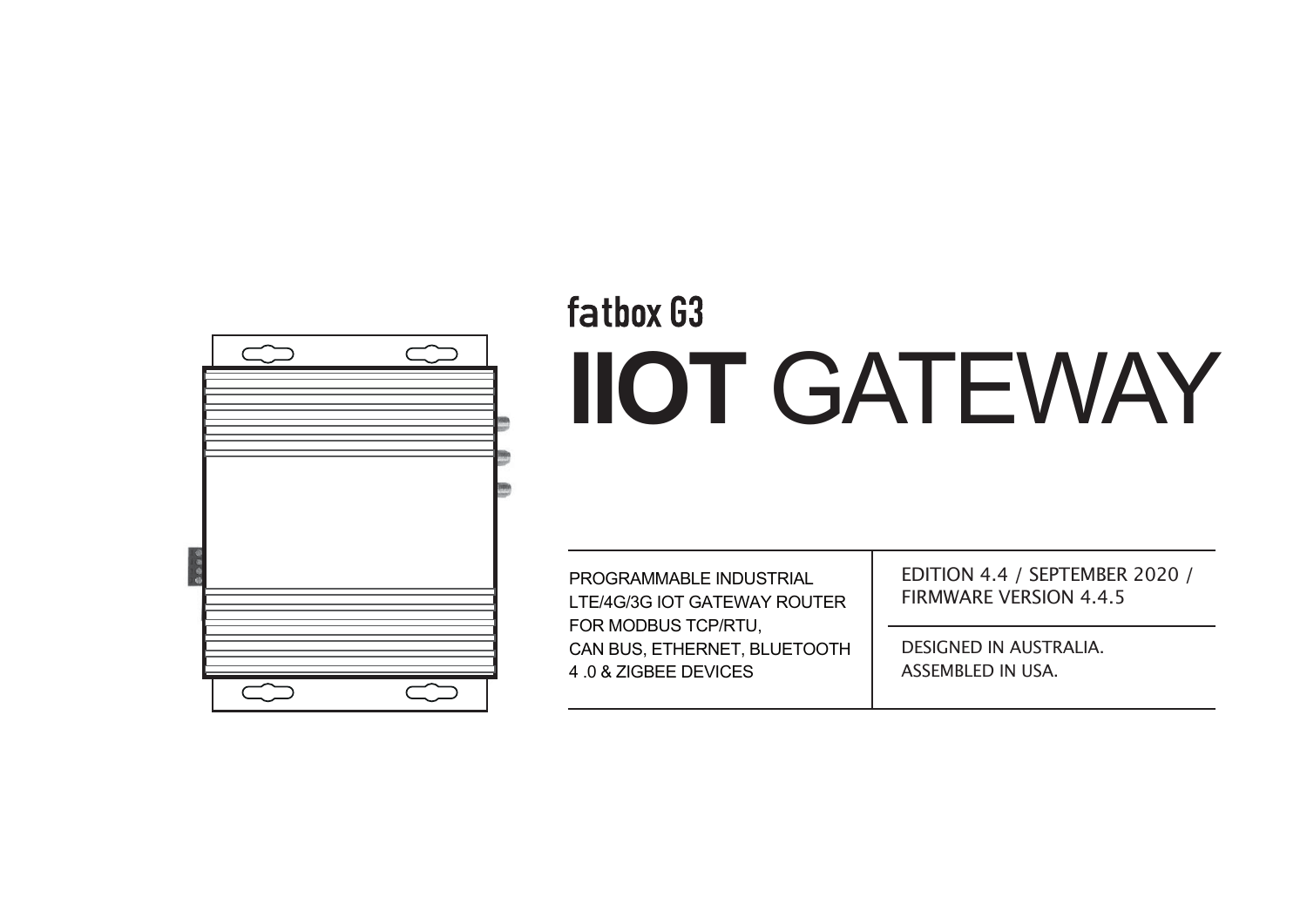| <b>SAFETY OF USE</b>                          |        |
|-----------------------------------------------|--------|
| ABOUT<br><b>G3 Specifications</b><br>Hardware | 4<br>5 |
| Board Interface                               | 6      |
| <b>SETTING UP</b>                             |        |
| <b>SIM Installation</b><br>Logging In         |        |

| Quickstart           | 9  |
|----------------------|----|
| <b>LAN Ethernet</b>  | 10 |
| WIFI & Bluetooth     | 11 |
| <b>WAN Cellular</b>  | 12 |
| Port Forwarding      | 14 |
| Dynamic DNS          | 15 |
| <b>IPSEC VPN</b>     | 16 |
| <b>Port Settings</b> | 18 |
| <b>IoT Hardware</b>  | 19 |
| <b>IoT Client</b>    | 21 |
| SNMP                 | 23 |
| Management           | 24 |
| <b>System Status</b> | 27 |
| WAN Failover to 3G   | 28 |
| <b>CAN BUS</b>       | 30 |
|                      |    |
| <b>CONTACT US</b>    | 31 |
|                      |    |

# fatbox G3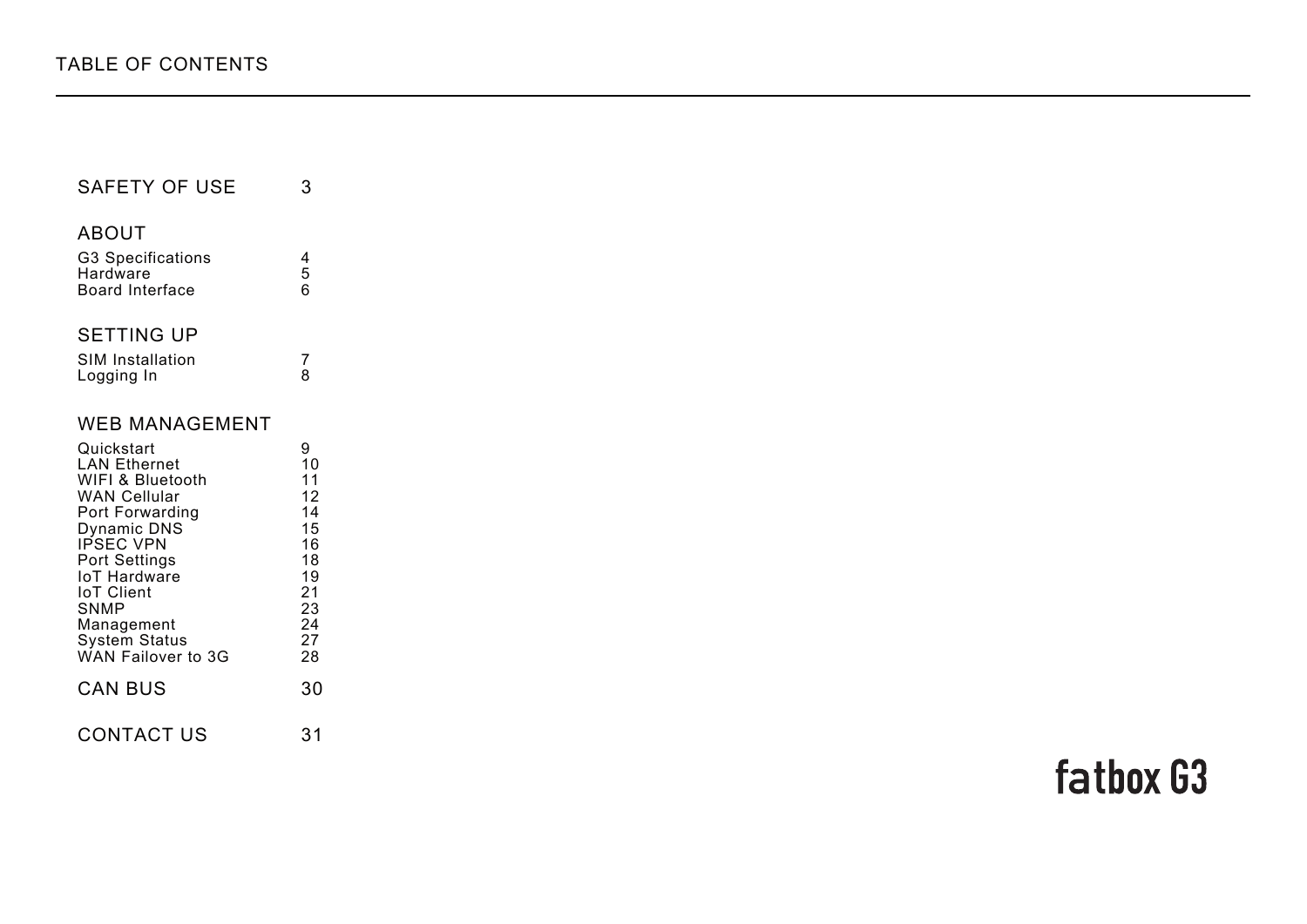# SAFETY OF USE

| <b>ALL CONDITIONS</b>                   | All specialist electronic devices must be operated with due care to avoid damage or injuries and should be installed and<br>operated by a trained personnel.                  |
|-----------------------------------------|-------------------------------------------------------------------------------------------------------------------------------------------------------------------------------|
|                                         | DO NOT OPERATE THIS EQUIPMENT IN ENVIRONMENTS CONTAINING POTENTIALLY EXPLOSIVE GASES OR<br>LIQUIDS, EXAMPLE, GAS STATIONS AND CHEMICAL PLANTS AND EXPLOSIVE STORES.           |
| <b>POWER SETUP</b>                      | Inadequate current or dips in voltage may cause the device to fail to connect to data services even if the LEDs are<br>lighted up. Supply over 30 VDC will damage the device. |
| <b>SIM CARD</b>                         | Never remove or insert SIM card when device has PWR switched in "ON" position. Damage caused to device or SIM in<br>such case will not be warranted.                          |
| <b>CONFIGURING THE</b><br><b>ROUTER</b> | Do not reboot/power-down the device until the writing process is acknowledged as completed.                                                                                   |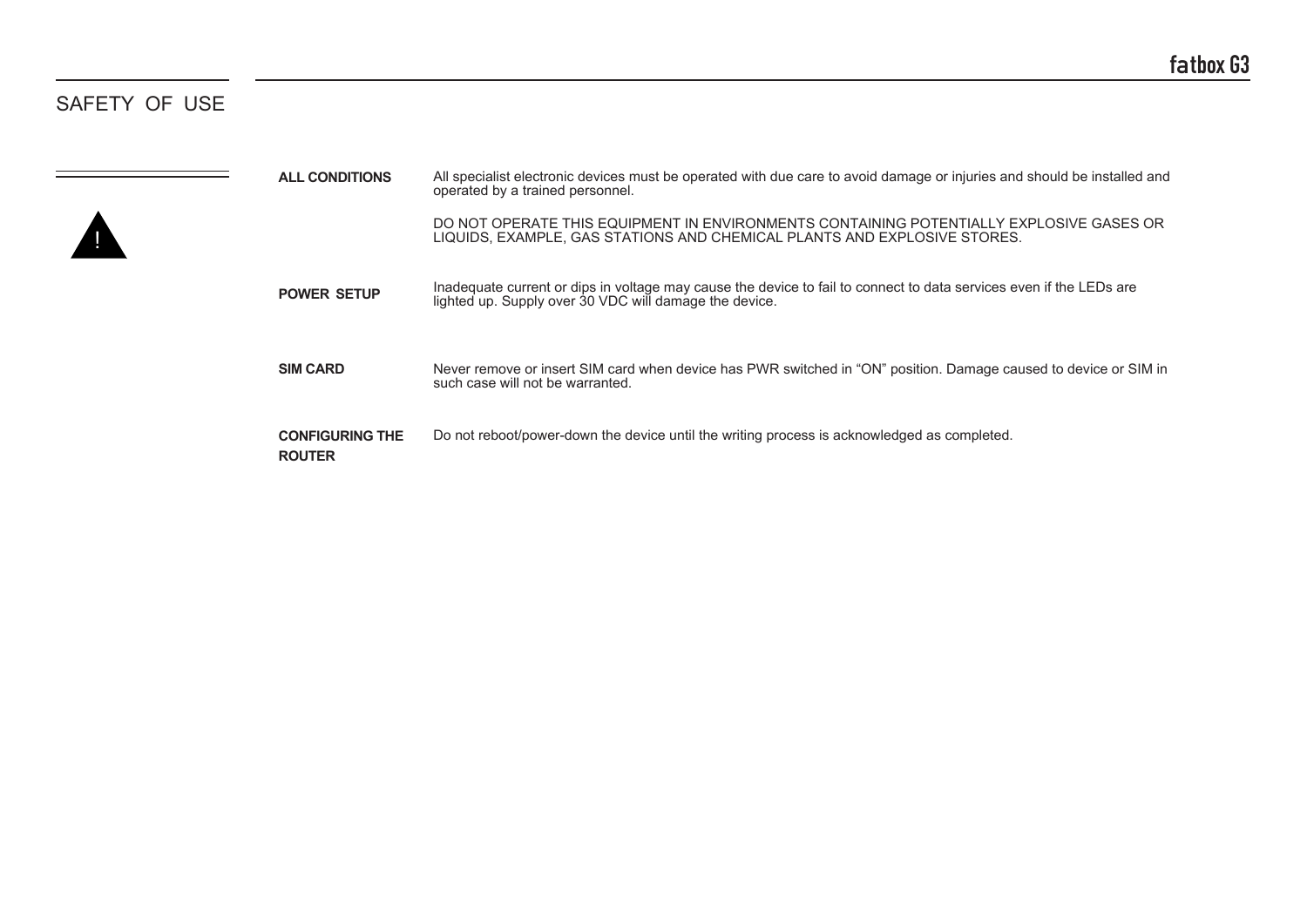| <b>ABOUT</b>                                                                                                                      | <b>CELLULAR INTERFACE</b>                                    |                                                                                                                                                                                                                                                                                                            | <b>MANAGEMENT</b>                                        |                                                                                                                                                                                                 |  |
|-----------------------------------------------------------------------------------------------------------------------------------|--------------------------------------------------------------|------------------------------------------------------------------------------------------------------------------------------------------------------------------------------------------------------------------------------------------------------------------------------------------------------------|----------------------------------------------------------|-------------------------------------------------------------------------------------------------------------------------------------------------------------------------------------------------|--|
| 1.1<br><b>G3 SPECIFICATIONS</b>                                                                                                   | over 850/900/1900/2100MHz bands                              | HSPA+ 14.4Mbps downlink and 5.76Mbps uplink<br>· GSM 850/900/1800/1900 for GPRS and EDGE<br>· LTE (EU/Asia) version available as option.<br>LTE Band supported: B1 (2100), B2 (1900), B3 (1800), B4 (AWS),<br>B7 (2600), B8 (900), B20 (800DD), B5 (850)<br>· RX Diversity antenna for optimum performance | <b>NETWORK</b><br><b>ROBUSTNESS</b><br><b>NETWORKING</b> | · Designed for maximum uptime from available<br>network<br>· End-to-End PING connectivity testing with<br>Reboot<br>· Configurable PPP keep-alive function<br>· Dynamic DNS and Port Forwarding |  |
|                                                                                                                                   | OPERATING SYSTEM                                             |                                                                                                                                                                                                                                                                                                            | <b>MANAGEMENT</b>                                        | · Azure IoT Hub Client for I(IoT) gateway<br>· Ubidots IoT Hub Client for I(IoT) gateway<br>· AWS IoT via MQTT for I(IoT) gateway                                                               |  |
| G3 DUO FOCUS                                                                                                                      |                                                              | · Linux on ARM Cortex-A9 (IMX6 Solo/Dual/Quad options)                                                                                                                                                                                                                                                     |                                                          | · Data pre-processing to remove duplicate/<br>drop repeated values data for sending<br>· SSH for Remote LINUX Management                                                                        |  |
| <b>7</b> ADAPT                                                                                                                    |                                                              | <b>SERIAL INTERFACE</b><br>· RS-232/RS-485 ±15kV ESD Protected<br>· Integrated TCP Serial server and client mode<br><b>LAN INTERFACE</b>                                                                                                                                                                   |                                                          | · AT over Ethernet LAN<br>· AT over serial                                                                                                                                                      |  |
| The core thinking behind<br>the G3 platform design is<br>to allow developers to<br>build solutions quickly<br>with our management |                                                              |                                                                                                                                                                                                                                                                                                            |                                                          | · SMS to reboot<br>OTA firmware & configurations update<br>· SNMPv2<br>· On-board RTC<br>· Ethernet WAN to 3G Failover                                                                          |  |
| features & script library.                                                                                                        |                                                              |                                                                                                                                                                                                                                                                                                            |                                                          |                                                                                                                                                                                                 |  |
| <b>FITERATE</b>                                                                                                                   | 2 X 10/100BaseT Ethernet port<br>· 24VDC POE (Passive Input) |                                                                                                                                                                                                                                                                                                            |                                                          | USER CUSTOM PROGRAMMING                                                                                                                                                                         |  |
| Agnostic device<br>connectivity & a range of<br>modular hardware                                                                  |                                                              |                                                                                                                                                                                                                                                                                                            |                                                          | · Run Python (2.7.15 & 3.6.5)/ LUA/ BASH scripting<br>· Available 2GB of on-board flash data storage                                                                                            |  |
| accessories for signal<br>strength, climate type &<br>mounting allows the                                                         | OPERATING CONDITIONS                                         |                                                                                                                                                                                                                                                                                                            |                                                          |                                                                                                                                                                                                 |  |
| solutions you have built to<br>be redeployed into other<br>applications easily.                                                   | <b>POWER</b>                                                 | 12~24VDC (0.4/0.2A/0.1A @12VDC<br>Peak/Nominal/Idle)                                                                                                                                                                                                                                                       | <b>WARRANTY</b><br>· 5 year manufacturer warranty        |                                                                                                                                                                                                 |  |
|                                                                                                                                   | <b>TEMPERATURE</b>                                           | $\cdot$ - 40°C ~ +75°C Operating<br>Temperature                                                                                                                                                                                                                                                            |                                                          |                                                                                                                                                                                                 |  |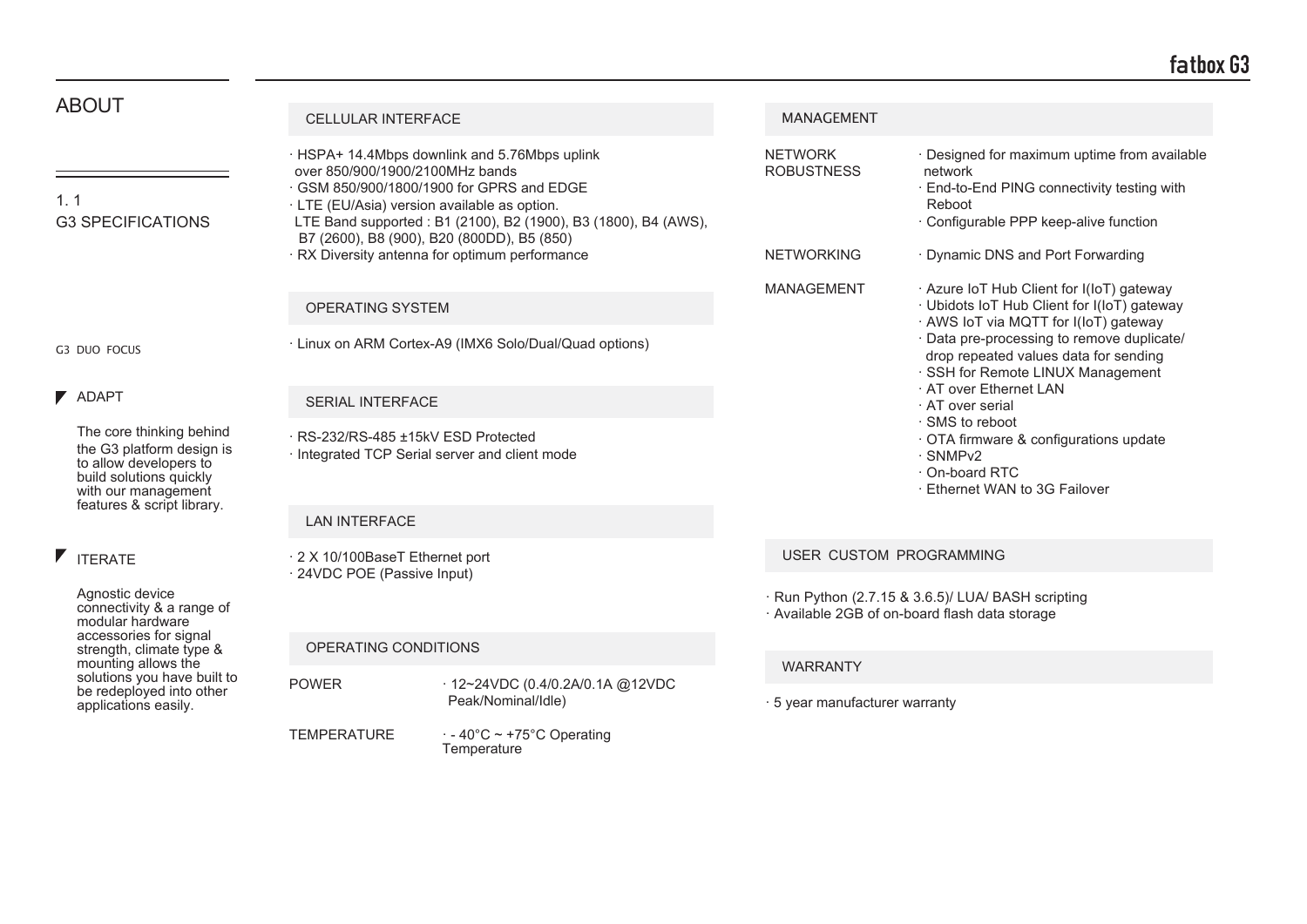# **fatbox G3**

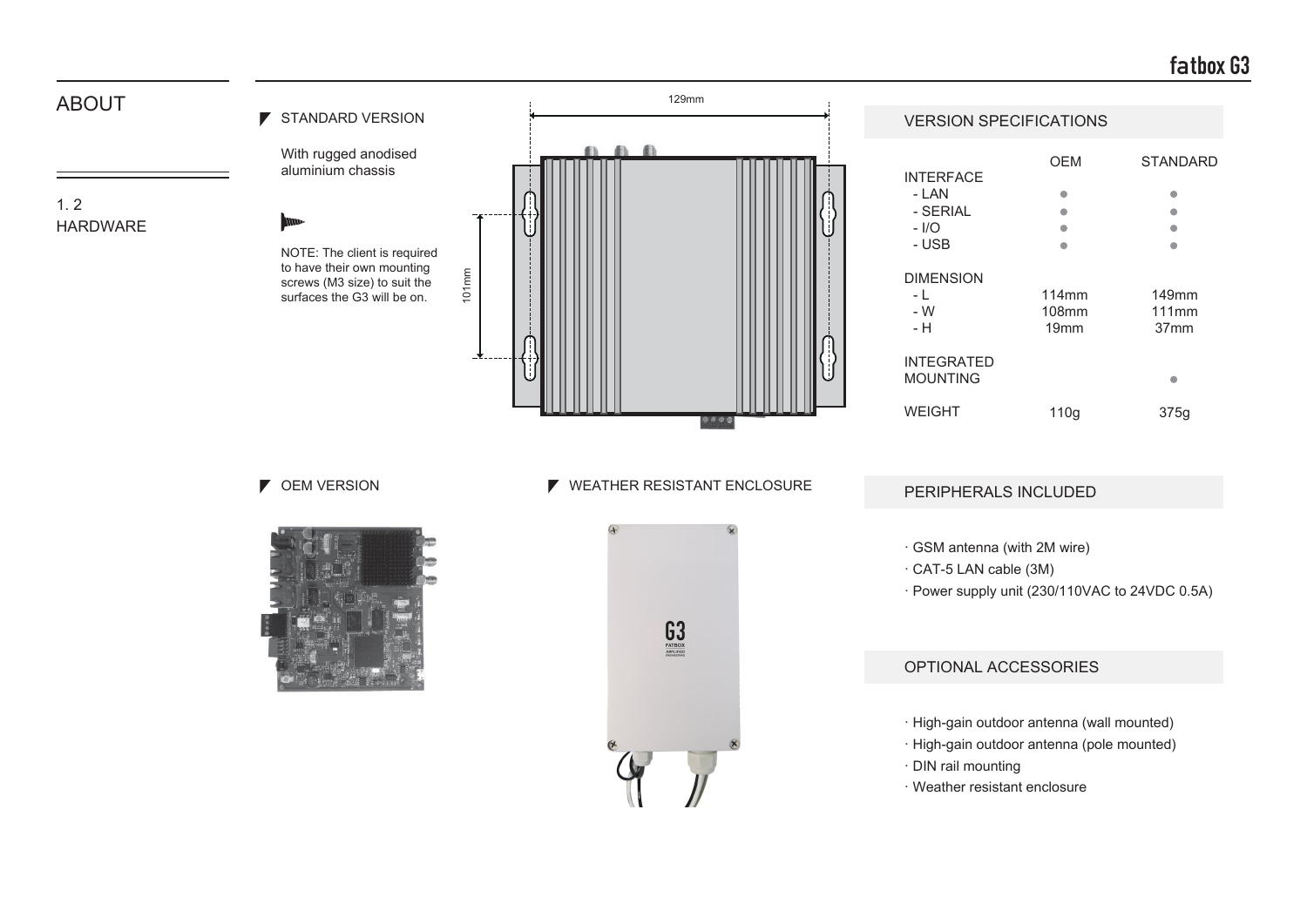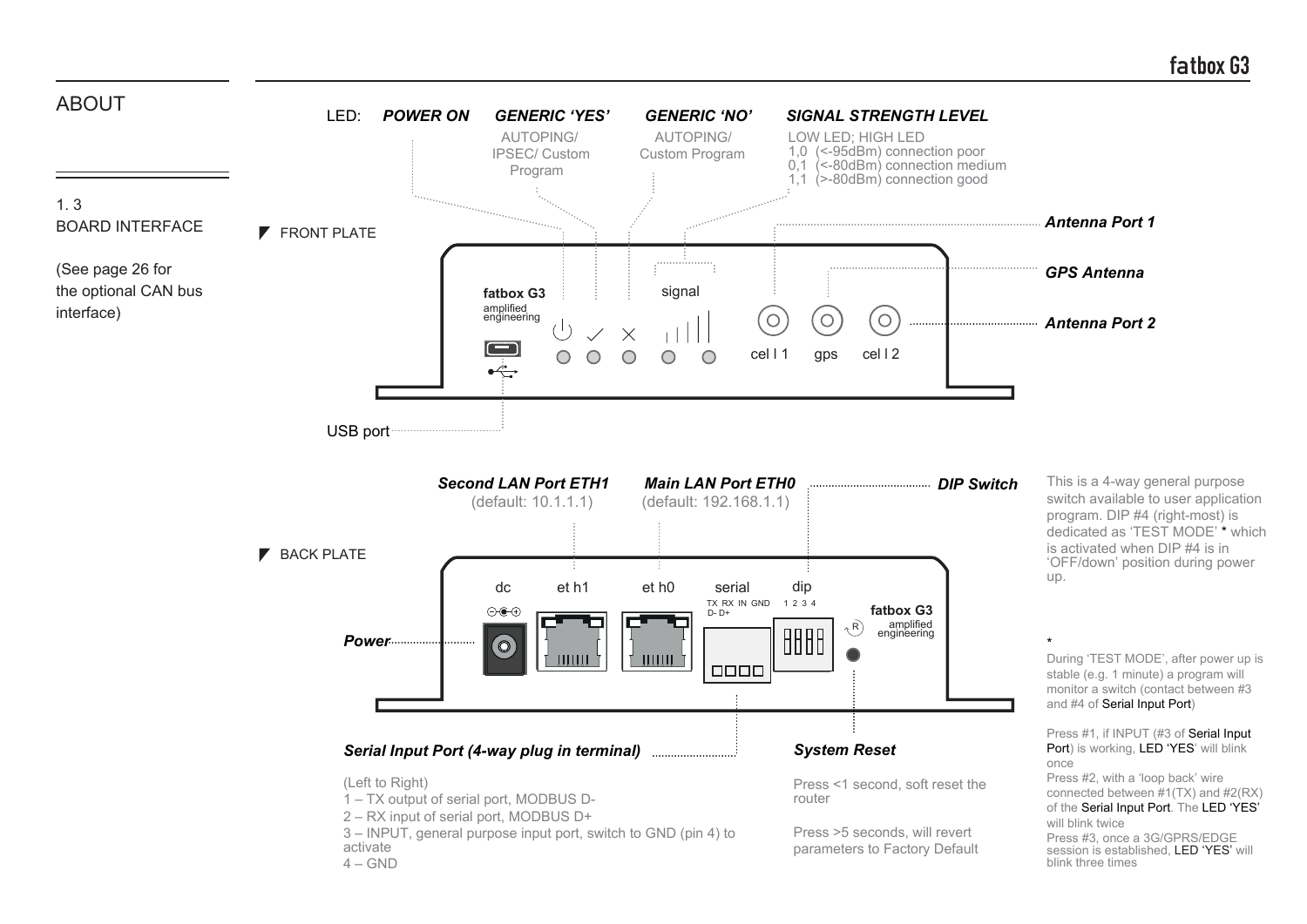# SETTING UP

 $\circ$ 

SIM card network details – APN/USERNAME/PASSWORD. You would need to get this

information from your operator.

#### **INSERTING THE SIM CARD**



STEP 2 of 6 - Insert your micro SIM card into the SIM card slot. Push the metal latch left/right to lock/unlock. Reassemble the metal casing.



STEP 3 of 6 - Connect the power adapter/antenna and plug the Ethernet cable to your pc.

STEP 4 of 6 - Power up the FATBOX G3.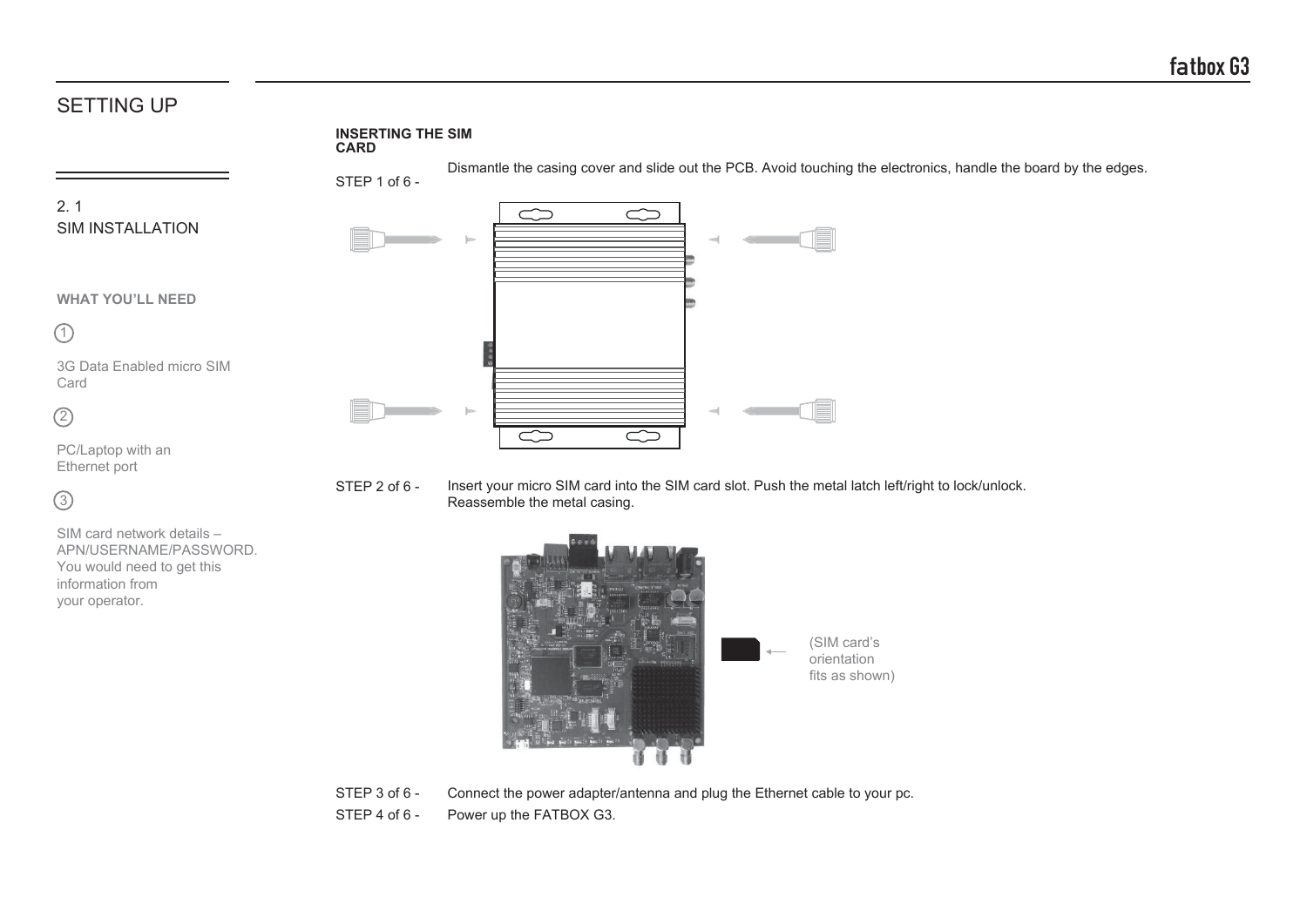| <b>SETTING UP</b>                                                                                                                                                                                                                                       |                                                               |                                                                                                                                         |                                                                              |
|---------------------------------------------------------------------------------------------------------------------------------------------------------------------------------------------------------------------------------------------------------|---------------------------------------------------------------|-----------------------------------------------------------------------------------------------------------------------------------------|------------------------------------------------------------------------------|
|                                                                                                                                                                                                                                                         | STEP 5 of 6 -                                                 | Launch your browser and enter address as 192.168.1.1                                                                                    |                                                                              |
| 2.2<br><b>LOGGING IN</b>                                                                                                                                                                                                                                | STEP 6 of 6 -                                                 | Log in.                                                                                                                                 |                                                                              |
| When you have connected<br>up the hardware to the<br>box, the web console can<br>be accessed at the<br>address<br>192.168.1.1<br>For Security, after your first<br>successful log in, you will<br>be prompted to change<br>your username &<br>password. | FATBOX CONSOLEX<br>$\mathbf{C}$<br>$\leftarrow$ $\rightarrow$ | $\sim$<br>$\equiv$<br>$\overline{\mathbf{r}}$<br>192.168.1.1/cgi-bin/G3<br>fatbox G3<br>Username admin<br>Password fatbox12345<br>LOGIN | The default username is:<br>admin<br>The default password is:<br>fatbox12345 |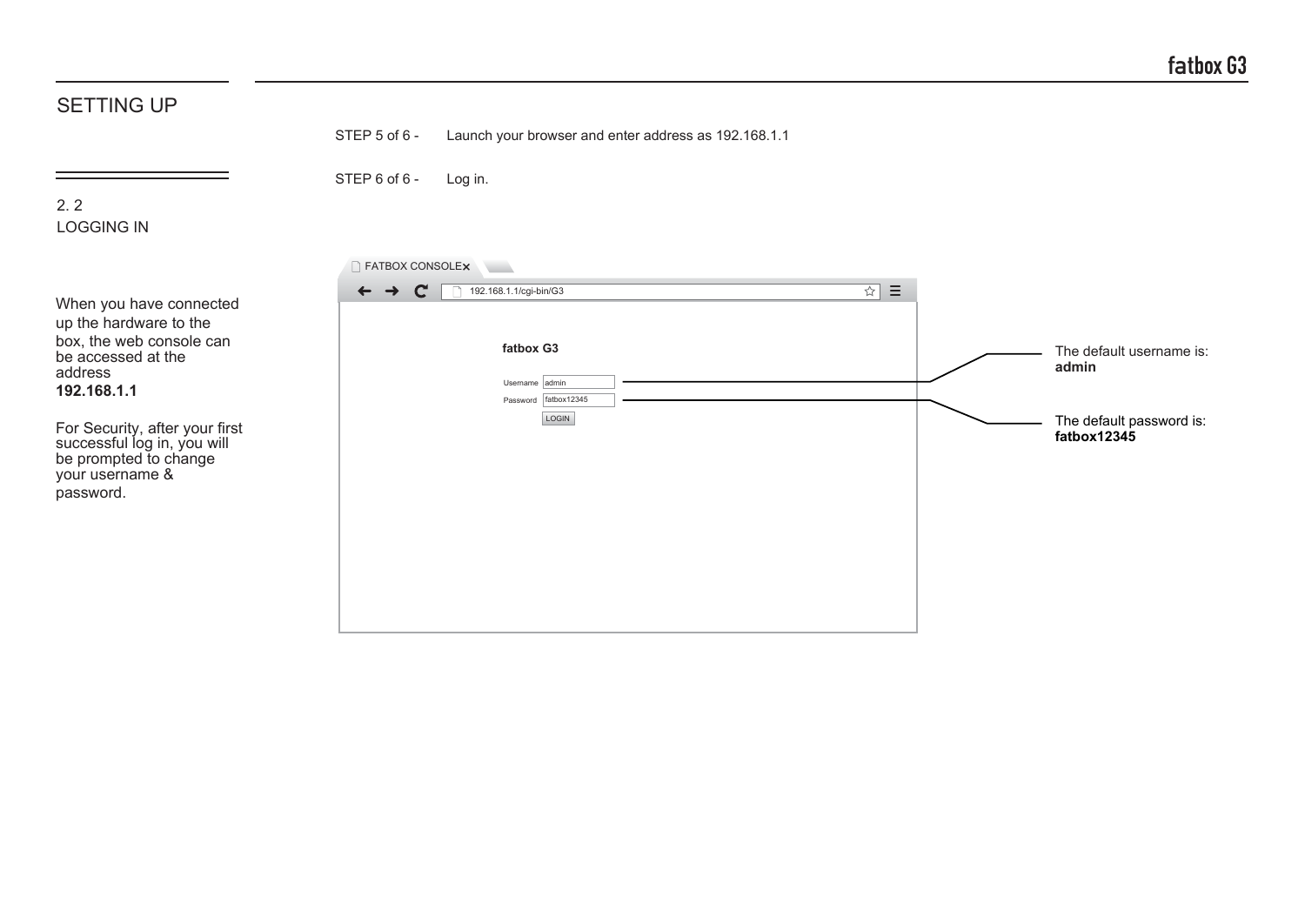### 3. 1 QUICK START

### $\blacktriangleright$

 $=$ 

The Quick Start tab brings together all the settings yo need to establish an immediate connection in one page.

| <b>NAGEMENT</b>                                                        | FATBOX_G3                                                                                  |                                                                                                 |                              |  | Click to open our Quick Start Guide to                                               |
|------------------------------------------------------------------------|--------------------------------------------------------------------------------------------|-------------------------------------------------------------------------------------------------|------------------------------|--|--------------------------------------------------------------------------------------|
|                                                                        | <b>MENU OPTIONS</b>                                                                        | Basic Settings for FATBOX 3G Router for 3G/4G Internet access                                   |                              |  | assist you with getting a connection                                                 |
| CK START                                                               | <b>Quick Start</b><br><b>LAN Settings</b><br>WiFi & BT Settings<br><b>WAN Settings</b>     | Quick Start Guide v1.0.pdf<br>LAN (eth0) Port Settings                                          |                              |  | Sets the IP address of LAN port on<br><b>FATBOX</b><br>G <sub>3</sub>                |
| Quick Start tab brings<br>ther all the settings you<br>to establish an | Port Forwarding<br>Dynamic DNS<br><b>IPsec VPN</b><br>Port Settings<br><b>IoT Hardware</b> | <b>LAN IP Address</b><br><b>LAN Netmask</b>                                                     | 192.168.1.1<br>255.255.255.0 |  | Mask for setup range of subnet IP<br>addresses                                       |
| ediate connection in<br>page.                                          | <b>IoT</b> Client<br><b>SNMP</b><br>Management<br>System Status<br>Logout                  | <b>Cellular Settings</b><br><b>APN</b><br>User Name (PAP/CHAP only)<br>Password (PAP/CHAP only) | your_apn                     |  | Please check with your telco/service<br>provider to obtain these settings            |
|                                                                        |                                                                                            | SIM PIN Code (If required only)                                                                 | <b>UPDATE</b>                |  | Setup the PIN code (usually 4-8 digit<br>numerics) if SIM PIN lock is enabled        |
|                                                                        |                                                                                            | Password Management<br><b>Current Password</b><br>New Password<br>Confirm New Password          |                              |  | This saves the settings onto the G3.                                                 |
|                                                                        |                                                                                            |                                                                                                 | <b>CHANGE PASSWORD</b>       |  | Please do not use default password for<br>your deployed unit. Change it to a default |
|                                                                        |                                                                                            |                                                                                                 |                              |  | password.                                                                            |

**Passwords are never stored directly but as a hash string to increase device security.**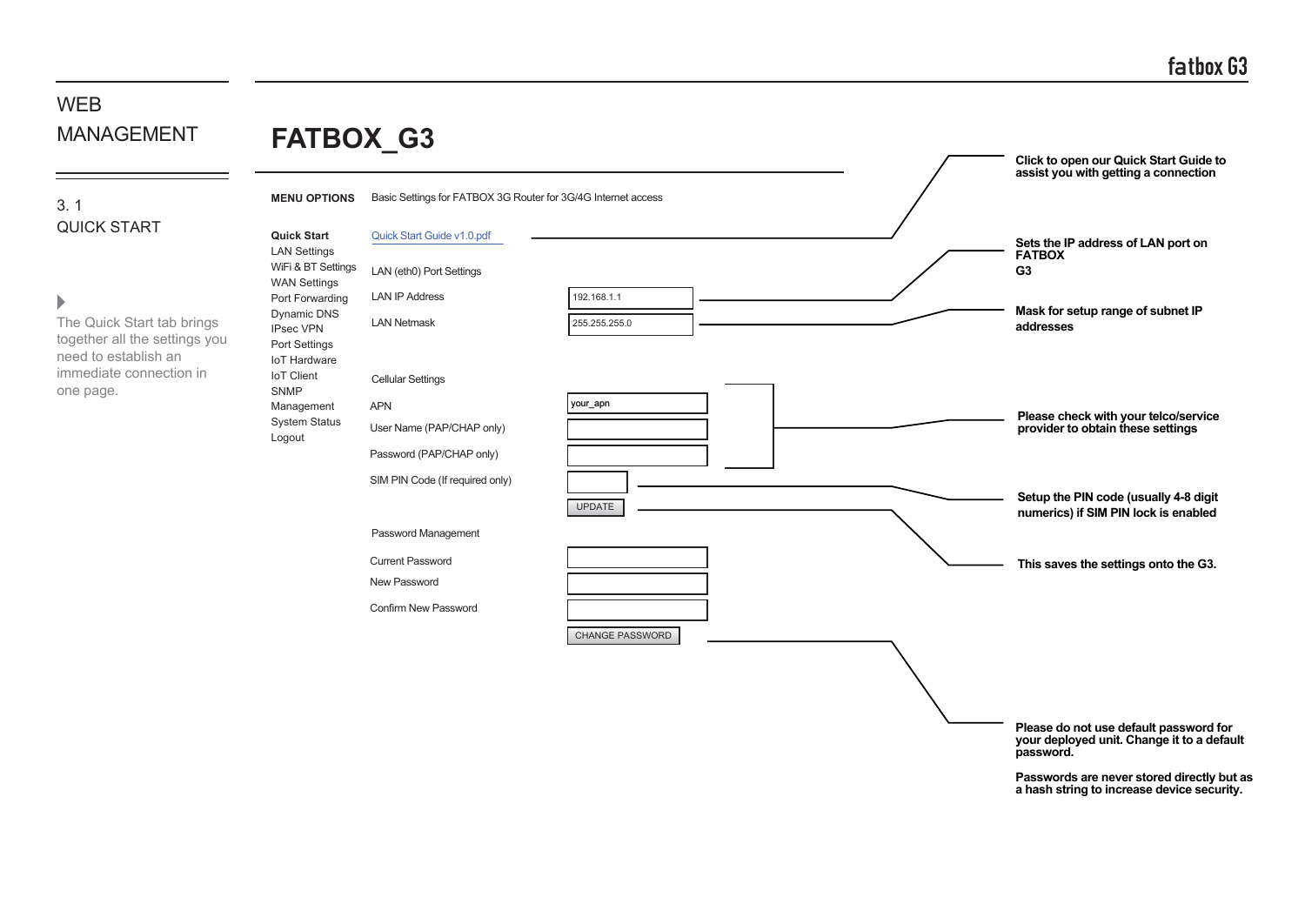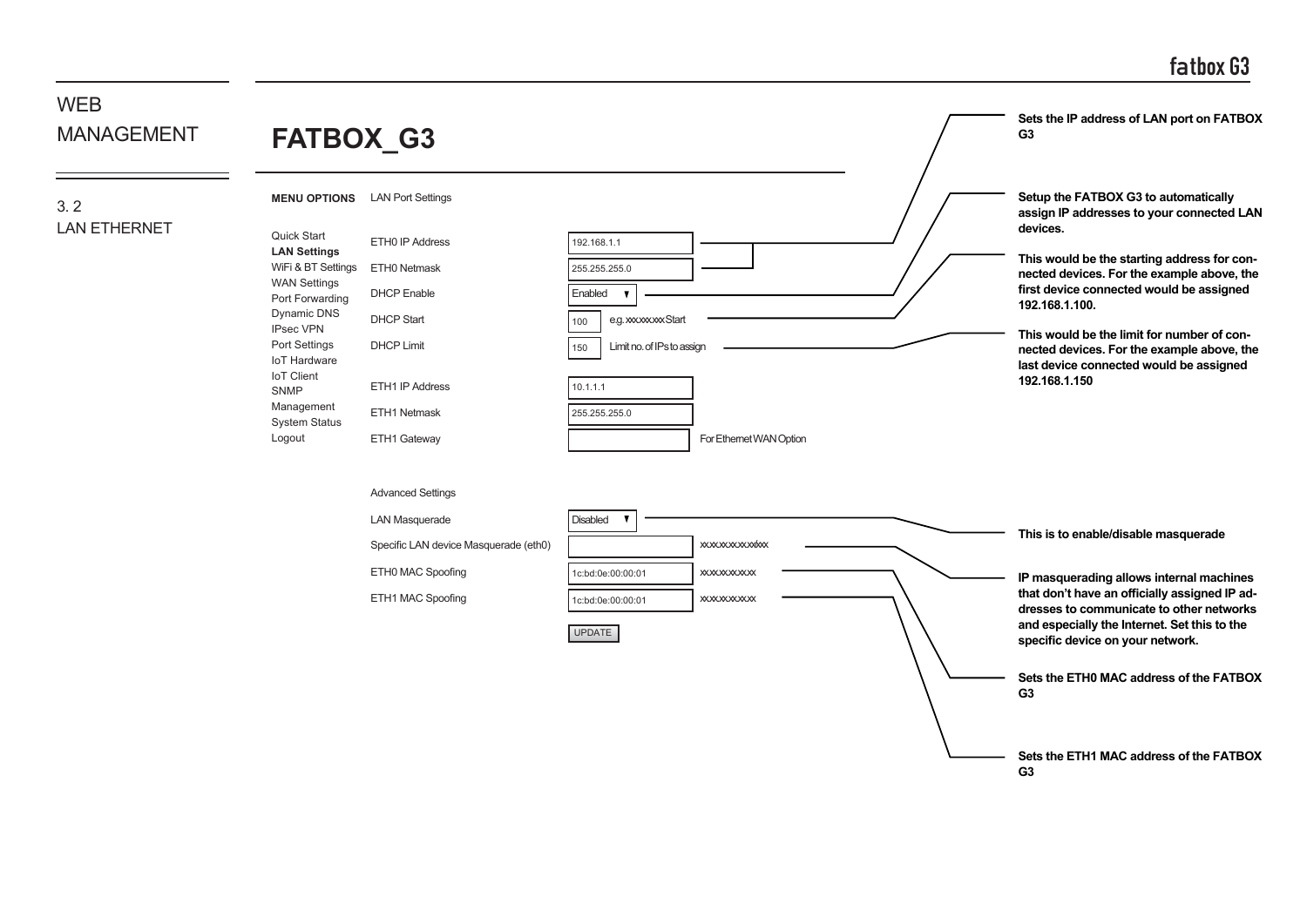**Click on Update to save your changes**

#### WEB MANAGEMENT **FATBOX\_G3 Click to enable WiFi backhaul mode MENU OPTIONS** WiFi-over-usb Settings **Enter in the SSID of your local WiFi** 3. 3 WIFI & Quick Start Enabled x BLUETOOTH WiFi mode **Enter in the WiFi Password** LAN Settings **SETTINGS** WiFi SSID 192.168.1.1 **WiFi & BT Settings** WAN Settings 255.255.255.0 WiFi Password Port Forwarding **Enter in the client side IP Address (i.e. G3** Dynamic DNS 255.255.0 IP Address **WiFi dongle)** IPsec VPN Port Settings IoT Hardware Bluetooth-over-usb Settings IoT Client SNMP Enable **Disabled** Management  $\blacksquare$ **Enable or Disable Bluetooth** System Status LogoutUPDATE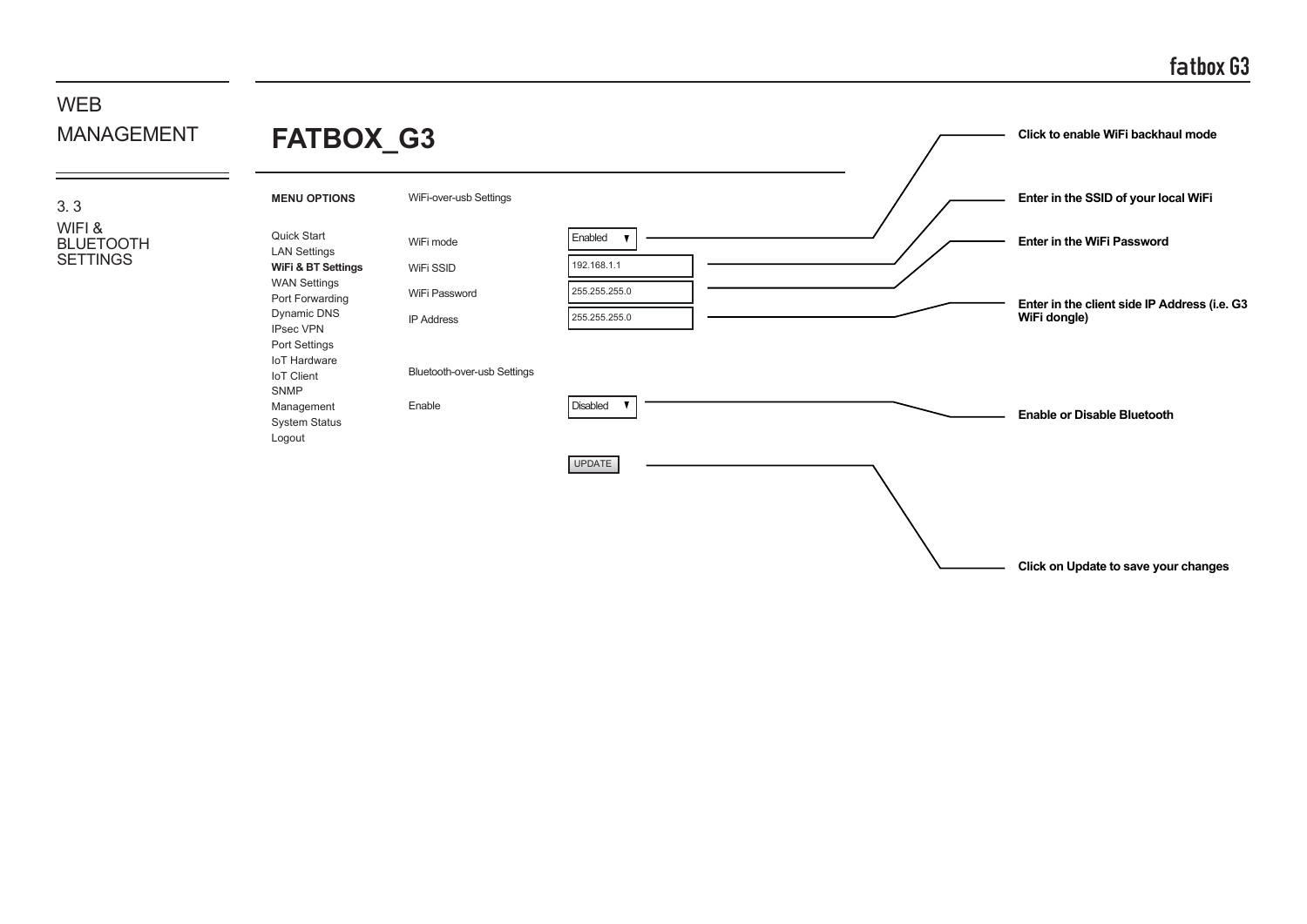#### **WFB** MANAGEMENT 3. 4 WAN CELLULAR 3G/4G Cellular Settings SIM1 Settings SIM2 Settings \*99# \*99# yourapn yourapn  $\mathsf{I}_5$ 5 8.8.8.8 8.8.8.8 APN APN SIM2 Enable Username (PAP/CHAP only) User Name (PAP/CHAP only) Password (PAP/CHAP only) Password (PAP/CHAP only) SIM PIN Code (If required only) SIM PIN Code (If required only) Dial Number Dial Number PPP Keepalive PPP Keepalive Service Service Assigned DNS Assigned DNS **Please check with your telco/service provider to obtain these settings Likewise input settings for SIM2 if necessary "LTE\_UMTS" (Default/Preferred) - Toggles automatically between LTE, 4G and 3G "LTE Only" - will always try to connect to LTE, disregards 3G networks "UMTS Only" - will always try to connect to UMTS, disregards LTE/GPRS networks "GPRS Only" - will always try to connect to GPRS, disregards LTE/UMTS networks Setup the PIN code (usually 4-8 digit numerics) if SIM PIN lock is enabled To override domain name server (e.g. Google DNS server 8.8.8.8) This enables the SIM2 redundancy feature** No. of connection failures before reconnection No. of connection failures before reconnection LTE is model dependent LTE is model dependent To overide network assigned DNS To overide network assigned DNS LTE\_UMTS Preferred V **LTE\_UMTS Preferred V** Disabled **FATBOX\_G3 MENU OPTIONS** Quick Start LAN Settings WiFi & BT Settings **WAN Settings** Port Forwarding Dynamic DNS IPsec VPN Port Settings IoT Hardware IoT Client SNMP Management System Status Logout

Advanced Settings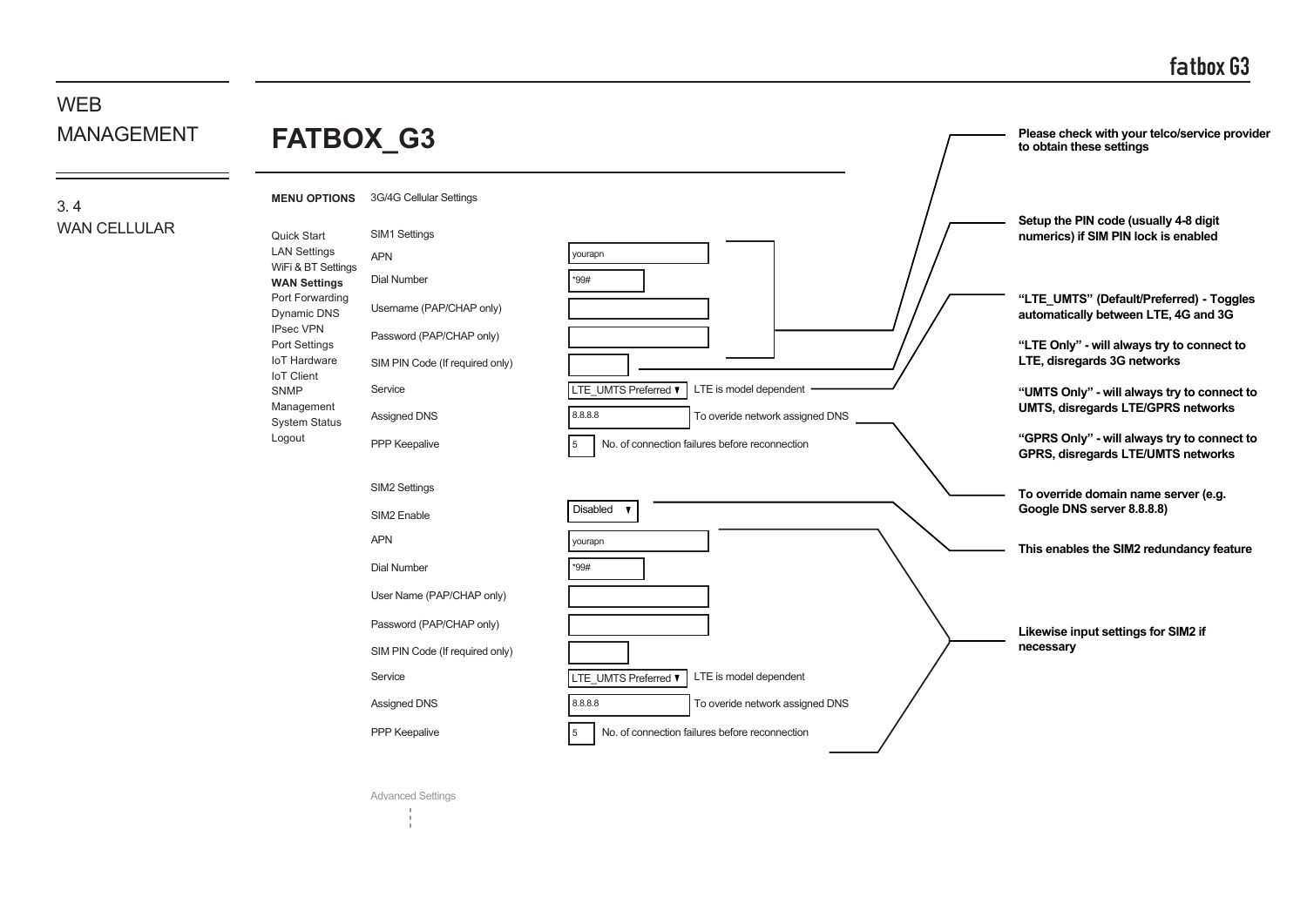**FATBOX\_G3**

3. 4 WAN CELLULAR

### $\mathbf{r}$

In the example, the FATBOX G3 would send a PING to Google's public DNS every 15 seconds.

If 4 consecutive PING failures occur, the FATBOX G3 would attempt to re-establish a connection.

If it fails to establish a connection after 5 tries, the G3 will reboot itself.

| <b>MENU OPTIONS</b>                                          | 3G/4G Cellular Settings       |                                                                                     | This enables the FATBOX to reboot upon<br>the failure to PING your selected IP address |
|--------------------------------------------------------------|-------------------------------|-------------------------------------------------------------------------------------|----------------------------------------------------------------------------------------|
| Quick Start<br><b>LAN Settings</b>                           | PPP Keep Alive                |                                                                                     | Enter the IP address/ website which you<br>would ping                                  |
| WiFi & BT Settings<br><b>WAN Settings</b><br>Port Forwarding |                               |                                                                                     | This is the time taken before each ping<br>would be sent                               |
| Dynamic DNS                                                  | <b>Advanced Settings</b>      |                                                                                     |                                                                                        |
| <b>IPsec VPN</b><br>Port Settings                            | Enable Reboot on Ping Failure | Disabled                                                                            | This is the number of times it retries before<br>the FATBOX G3 would attempt to        |
| <b>IoT Hardware</b><br><b>IoT</b> Client                     | <b>PING Remote Host</b>       | 8.8.8.8                                                                             | re-establish a connection                                                              |
| <b>SNMP</b>                                                  | <b>PING Interval</b>          | 15                                                                                  |                                                                                        |
| Management<br><b>System Status</b><br>Logout                 | <b>PING Retries</b>           | 4                                                                                   | "Cellular": Operates internet connectivity<br>through a cellular network               |
|                                                              |                               |                                                                                     | "Ethernet" : Operates internet connectivity                                            |
|                                                              | Primary WAN Interface         | Cellular<br>$\mathbf{v}$                                                            | through ETH1 with an existing network<br>connection (You will also be required to set  |
|                                                              | <b>PPP Fail Reboot</b>        | <b>Disabled</b><br>$\overline{\mathbf{v}}$                                          | the 'ETH1 IP Address' and 'ETH1 Gateway'<br>in                                         |
|                                                              |                               |                                                                                     | the 'LAN Ethernet' page to do this)                                                    |
|                                                              | <b>SMS Reboot Settings</b>    |                                                                                     | <b>Click to enable PPP Fail Reboot</b>                                                 |
|                                                              |                               |                                                                                     |                                                                                        |
|                                                              | Enable SMS Reboot             | Disabled<br>$\mathbf{v}$<br>Note: Please disable 'Signal LEDs' in System Management | Enable/disable the SMS reboot function                                                 |
|                                                              | Controller 1                  | +61430XXXXXX                                                                        |                                                                                        |
|                                                              | Controller 2                  |                                                                                     | Input an authorised number as main controller                                          |
|                                                              | Reboot Command                | reboot                                                                              | Input an authorised number as controller 2                                             |
|                                                              | <b>Before SMS Reboot</b>      | Send SMS to active controller before reboot                                         | Select your command to reboot the G3                                                   |
|                                                              | After SMS Reboot              | Send SMS to main controller after reboot                                            | Select your confirmation message from the G3<br>before it carries out the reboot.      |
|                                                              |                               | <b>UPDATE</b>                                                                       | Select your confirmation message from the G3<br>after it carries out the reboot.       |
|                                                              |                               |                                                                                     |                                                                                        |
|                                                              |                               |                                                                                     |                                                                                        |
|                                                              |                               |                                                                                     |                                                                                        |

**UPDATE and restart FATBOX**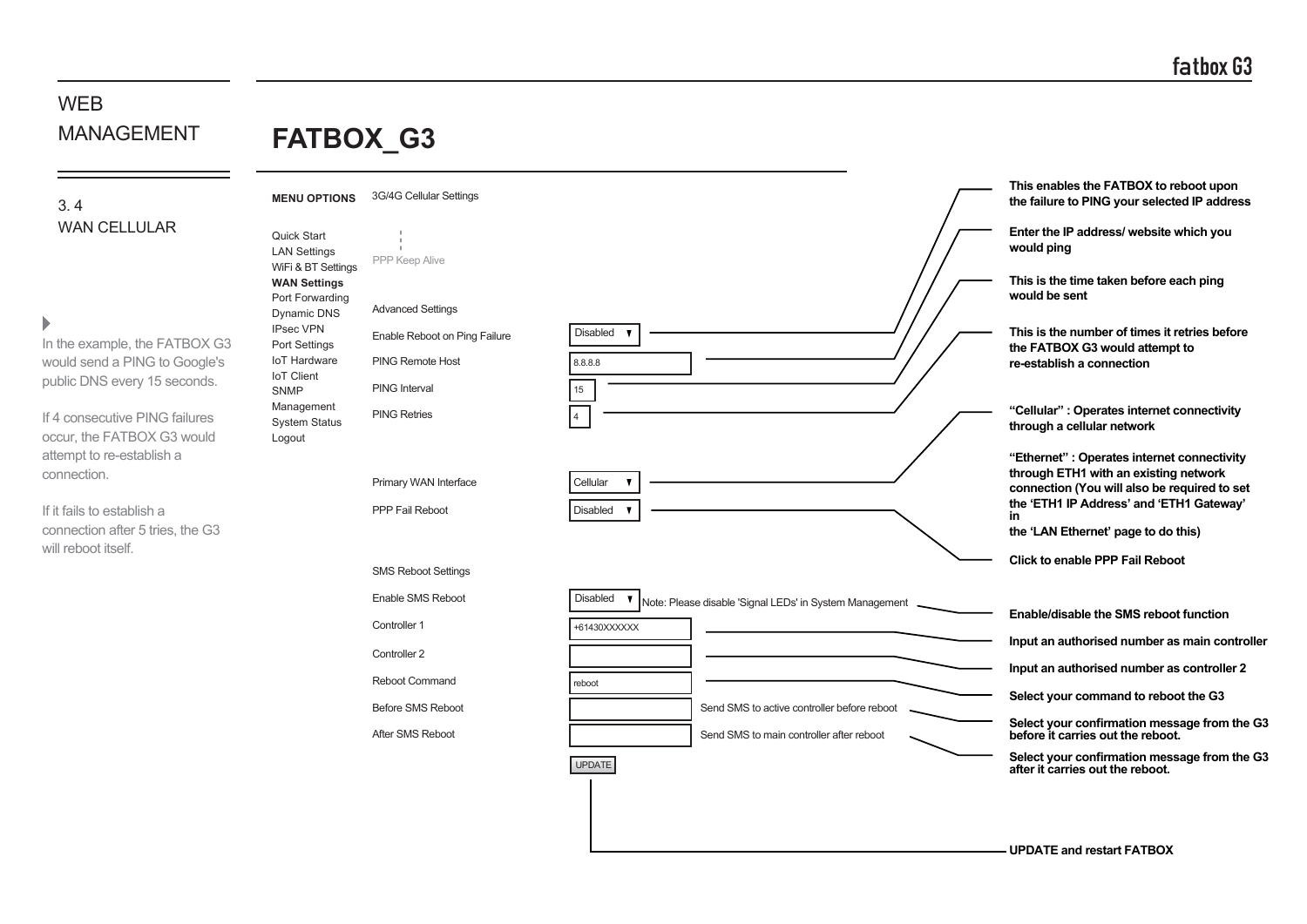**Enter the source port. This is the port to access the device from outside. You can also enter a range of ports as the example**

**Enter the destination IP address of where you would want to forward the incoming data from sent to the ports you set up**

**below**

**earlier**

# WEB MANAGEMENT

# **FATBOX\_G3**

Quick Start LAN Settings WiFi & BT Settings WAN Settings

**MENU OPTIONS** Port Forwarding

Add a new Port Forwarding Rule

3. 5 PORT FORWARDING

The port forwarding function enables remote connections to specific devices (like IP cameras) or services within a private local-area network  $(L)$ 

# $\blacktriangleright$

| THE DUIT IOI WAI UIHU TUHUUH<br>enables remote connections<br>to specific devices (like IP<br>cameras) or services within<br>a private local-area network<br>(LAN). | <b>Port Forwarding</b><br>Dynamic DNS<br><b>IPsec VPN</b><br>Port Settings<br><b>IoT Hardware</b><br><b>IoT Client</b><br><b>SNMP</b><br>Management<br><b>System Status</b><br>Logout | <b>Destination LAN IP Address</b><br><b>Destination Port</b><br>Service |                          | 10.1.1.100<br>1000-2000<br>TCP and UDP<br>ADD<br>Can take up top 5 minutes |                                      |                                 | Enter the port number of your device<br>where you would want the incoming data<br>to go to. If you entered a range of ports,<br>you would need to enter the same range<br>here. You would need to check on the ports<br>for this depending on your application/<br>device.<br>Select a Protocol to be used for your device.<br>Common options found are UDP, TCP or |
|---------------------------------------------------------------------------------------------------------------------------------------------------------------------|---------------------------------------------------------------------------------------------------------------------------------------------------------------------------------------|-------------------------------------------------------------------------|--------------------------|----------------------------------------------------------------------------|--------------------------------------|---------------------------------|---------------------------------------------------------------------------------------------------------------------------------------------------------------------------------------------------------------------------------------------------------------------------------------------------------------------------------------------------------------------|
| Þ<br>An IP Camera Example                                                                                                                                           |                                                                                                                                                                                       |                                                                         |                          |                                                                            |                                      |                                 | Both. In most cases you will need to select<br>the protocol option "TCP and UDP". This<br>will associate both protocols to the port(s)                                                                                                                                                                                                                              |
|                                                                                                                                                                     |                                                                                                                                                                                       | <b>Current Port Forwarding Rules</b>                                    |                          |                                                                            |                                      |                                 | being forwarded.                                                                                                                                                                                                                                                                                                                                                    |
| An IP Camera is connected<br>to the G3 via ethernet. Its<br>details are                                                                                             |                                                                                                                                                                                       | Index<br>$-1$                                                           | Source Port<br>1000-2000 | <b>Destination IP</b><br>10.1.1.100                                        | <b>Destination Port</b><br>1000-2000 | Protocol<br>$\equiv$<br>tcp/udp | After clicking ADD, the details of your                                                                                                                                                                                                                                                                                                                             |
| <b>IP address: 10.1.1.100.</b>                                                                                                                                      |                                                                                                                                                                                       | $-2$                                                                    |                          |                                                                            |                                      | $\equiv$                        | settings will be shown automatically.<br>If you have Dynamic DNS set up (refer to                                                                                                                                                                                                                                                                                   |
| Webserver port: 1500.                                                                                                                                               |                                                                                                                                                                                       | $-3$                                                                    |                          |                                                                            |                                      | $\equiv$                        | page 13), you can use a regular PC with an<br>internet connection and input                                                                                                                                                                                                                                                                                         |
| The device is set up to<br>forward ports 1000-2000<br>from the FATBOX and route<br>any data from those ports to                                                     |                                                                                                                                                                                       | $-4$                                                                    |                          |                                                                            |                                      | $\overline{\phantom{a}}$        | " <yr_hostname>.dyndns.org:1500"<br/>into the browser. You would be able to<br/>access the webserver on the IP Camera.</yr_hostname>                                                                                                                                                                                                                                |

1000-2000

Source Port Source Port Singe Port: XXX or Range of Ports: XXX-XXX

Alternatively you can set it as a single port instead of a range.

10.1.1.1000.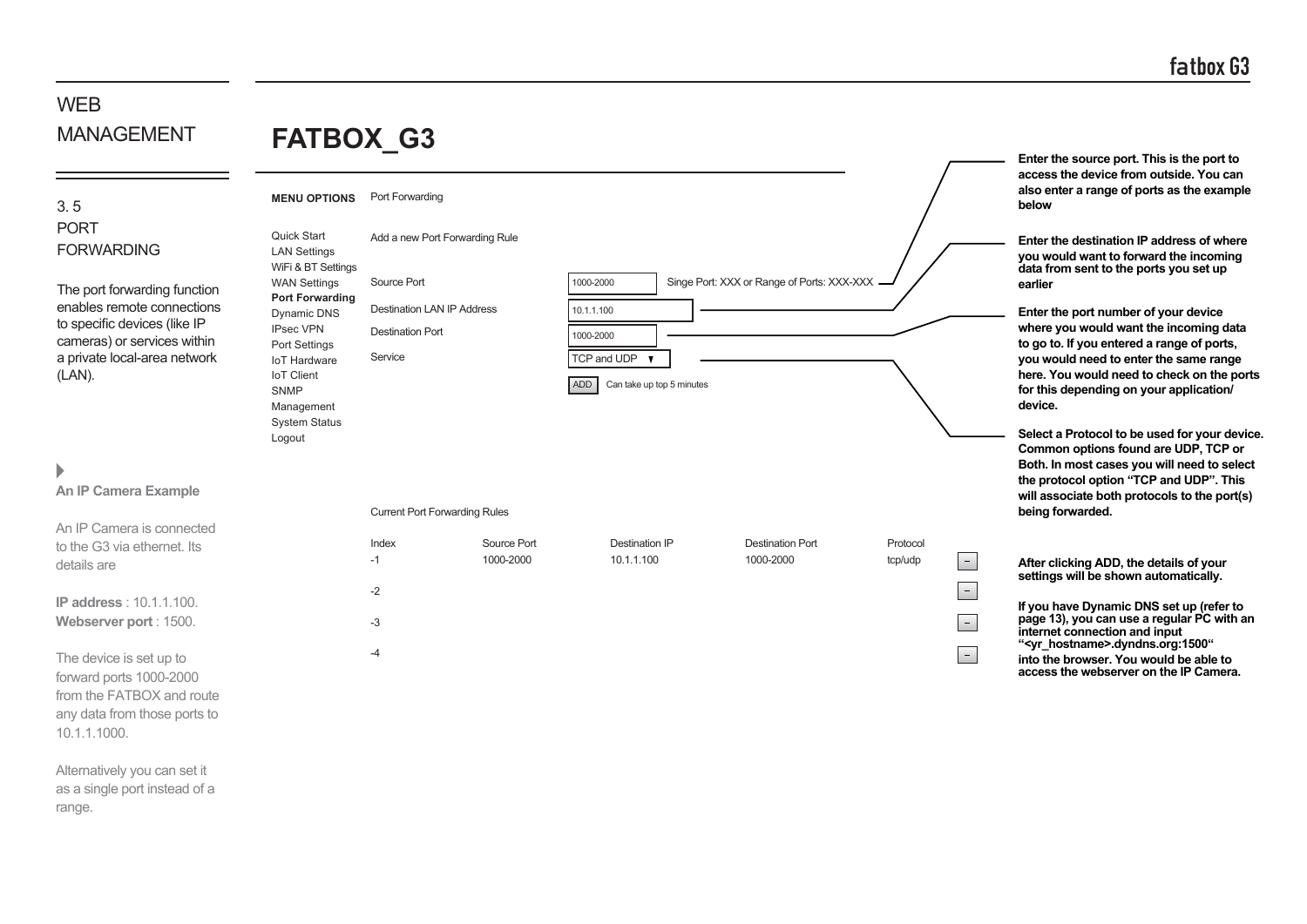# **FATBOX\_G3**

### 3. 6 DYNAMIC DNS

The Dynamic DNS feature helps to keep a standard domain name pointed to theFATBOX even if its assigned IP changes during reboot/ reconnection.

**WHAT YOU'LL NEED TO USE DYNAMIC DNS**

# $(1)$

A data sim card with a public IP [You can check this with your operator.]

# $(2)$

An account with dyndns.org/ noip.com

#### Dynamic DNS Settings Service Name [list] Lookup Host Domain DDNS Service Password DDNS Service Username **MENU OPTIONS** Quick Start LAN Settings WiFi & BT Settings WAN Settings Port Forwarding **Dynamic DNS** IPsec VPN Port Settings IoT Hardware IoT Client SNMP Management

System Status Logout



**EXAMPLE**

**In the above example, the Hostname is set as:**

#### **your\_host.dyndns.org.**

**You can access the FATBOX using the domain name "your\_host.dyndns.org " on the browser of any regular PC with an Internet connection.**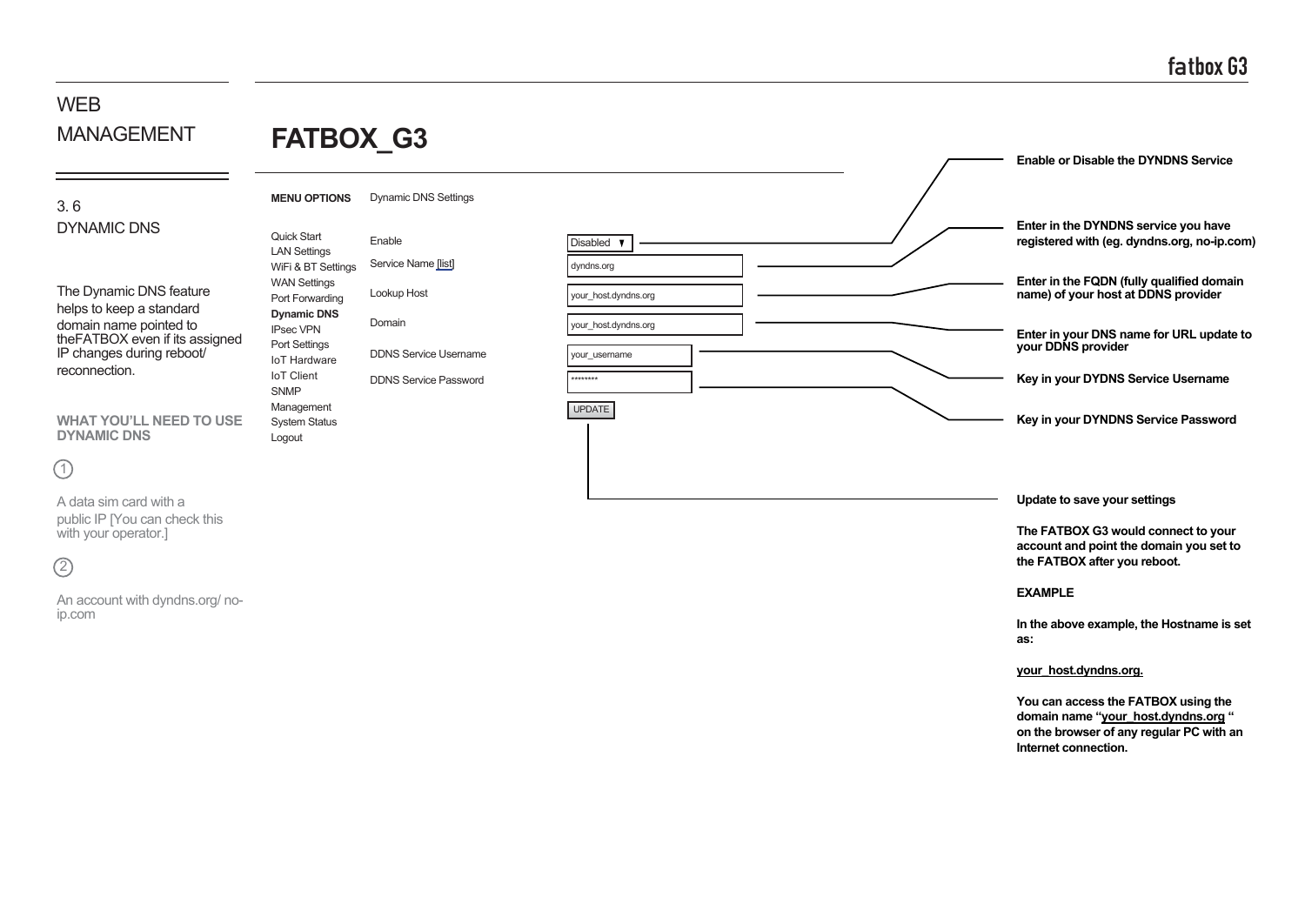$\overline{\phantom{0}}$ 

## 3. 7 IPSEC VPN

**EXAMPLE. (Site-to-Site (L2L) IPSEC VPN Tunnel 192.168.1.0/24 -- 10.1.1.0/24)**

After the remote end-point (e.g. a CISCO ASA520 security appliance with internet access and connected to the customer's SCADA or payment processing server) is configured to accept remote IPSEC site-to-site connections.



FATBOX G3 integrates **Strongswan 5.0** IPSEC VPN client to enable secure encrypted networking and communications to your remote Ethernet devices.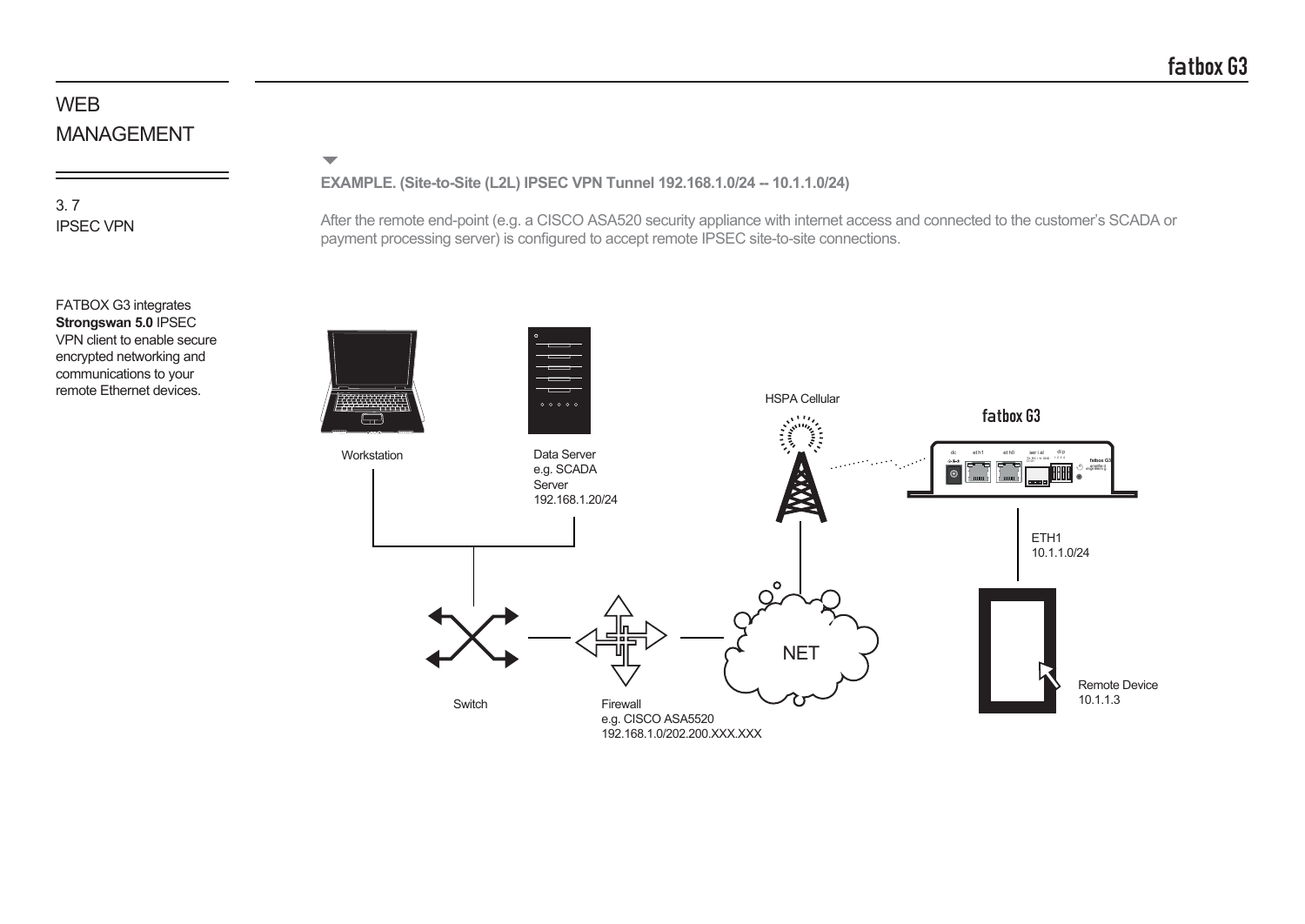# **FATBOX\_G3**

3. 7 IPSEC VPN

 $\blacktriangleright$ 

 $\equiv$ 

FATBOX G3 configuration for Site-to-Site IPSEC VPN (as of the example in the previous page)

| <b>FAIBUX_G3</b>                          |                                     |                         |                                                                                        |
|-------------------------------------------|-------------------------------------|-------------------------|----------------------------------------------------------------------------------------|
|                                           |                                     |                         | <b>Enable or Disable IPSEC</b>                                                         |
| <b>MENU OPTIONS</b>                       | Site-to-Site IKE PSK IPSEC Settings |                         | Enable or Disable redirecting all traffic to<br><b>DMZ</b> host                        |
| Quick Start                               | 3G IPSEC                            | Enabled                 | Enter the IP address of the DMZ host                                                   |
| <b>LAN Settings</b><br>WiFi & BT Settings | <b>IPSEC NATP</b>                   | <b>Disabled</b>         | Key in the outward-facing (public) IP of the                                           |
| <b>WAN Settings</b><br>Port Forwarding    | <b>NATP DMZ Host</b>                | vourvpnhost             | remote server                                                                          |
| Dynamic DNS                               | VPN Server IP address               | yourvpngateway          | Key in the IP subnet set for the LAN on the                                            |
| <b>IPsec VPN</b><br>Port Settings         | VPN Server Subnet IP Address/ Mask  | 192.168.1.0/24          | remote server side (i.e. 192.168.1.0/24)                                               |
| <b>IoT Hardware</b>                       | Local VPN Subnet IP Address/ Mask   | 10.1.1.0/24             | Following this, your 'Local VPN subnet IP                                              |
| <b>IoT</b> Client<br><b>SNMP</b>          | PSK Phasephrase                     |                         | Address/Mask (ETH1)' and 'ETH1 IP                                                      |
| Management                                | Start Mode (auto)                   | Start<br>$\mathbf{v}$   | Address' in the LAN Ethernet page must<br>also                                         |
| <b>System Status</b><br>Logout            |                                     |                         | correspond (For example if your 'ETH1 IP<br>Address' is 10.1.1.1, then your 'Local VPN |
|                                           | <b>ISAKMP Phase 1</b>               | <b>AES 128</b>          | subnet IP Address/Mask (ETH1)' must be                                                 |
|                                           | Encryption                          |                         | 10.1.1.0/24                                                                            |
|                                           | Hash Algorithm                      | SHA1                    |                                                                                        |
|                                           | D-H Group                           | 14                      | 10.1.1.0/24 (according to network settings)                                            |
|                                           | Phase 2                             |                         | Set to match remote end settings                                                       |
|                                           | Encryption                          | <b>AES 128</b>          | start = IPSEC tunnel will automatically be<br>connected:                               |
|                                           | Authentication (HMAC)               | SHA1                    | route = IPSEC tunnel will be connected<br>when data is present                         |
|                                           | <b>IKEv1 Mode</b>                   | main mode v             |                                                                                        |
|                                           |                                     |                         |                                                                                        |
|                                           | IKE SA Lifetime (s)                 | 120 - 86400 Sec<br>3600 |                                                                                        |
|                                           | <b>IPSEC Lifetime (s)</b>           | 120 - 86400 Sec<br>3600 | Input these settings to correspond with                                                |
|                                           | <b>DPD</b> Action                   | Restart<br>$\mathbf{v}$ | your remote end settings                                                               |
|                                           | DPD Delay (s)                       | 10 - 240 Sec<br>60      |                                                                                        |
|                                           | DPD Timeout (s)                     | 10 - 240 Sec<br>180     |                                                                                        |
|                                           |                                     |                         |                                                                                        |
|                                           |                                     | <b>UPDATE</b>           | <b>UPDATE and restart FATBOX</b>                                                       |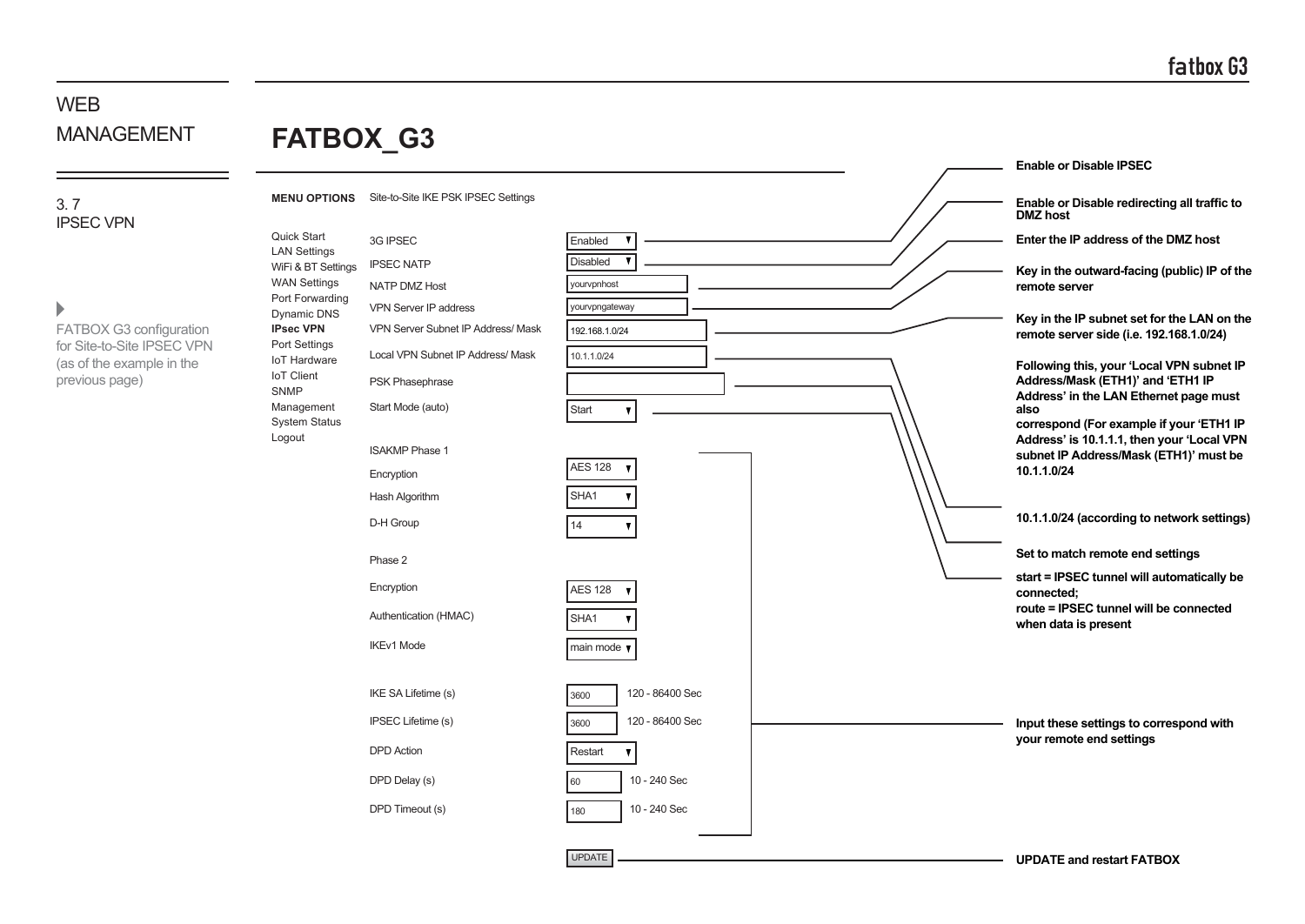# **W<sub>FR</sub>** MANAGEMENT

# **FATBOX\_G3**

### 3. 8 PORT SETTINGS

FATBOX G3 has built in TCP Serial server and client mode.

In the server mode it allows remote devices (e.g. a meter reading server) to connect over cellular network\* to device(s)\*\* attached to the serial port of the FATBOX.

In the client mode, the G3 will connect out to a public server on internet which can be an IP address or dnsname (eg www.myserver.org)

\*

\*\*

Requires public IP SIM

Note that only in the RS-485

devices to the FATBOX.

**Choose the mode of Serial Port MENU OPTIONS** Serial Port Parameters Port Mode Selection RS-232  $\mathbf{r}$ Quick Start LAN Settings Speed 115200 E.g. 9600, 19200, 38400, 57600, 115200 WiFi & BT Settings WAN Settings 8 E.g. 7, 8 Data Bits Port Forwarding **Setting to match attached serial device** Parity **None** Dynamic DNS IPsec VPN Stop Bits  $1\sqrt{ }$ **Port Settings** IoT Hardware **Enable or Disable TCP Transport** IoT Client Serial to TCP Transport SNMP Management Enable **Disabled Select Serial server or client mode** System Status Mode LogoutServer Server IP  $0.0.0.0$ **If you have selected to the client mode, input the IP Address or DNS name of the** Listening Port E.g. 70 (default) 70 **server here** No Activity Timeout secs (0=no timeout) 0 **If you selected the server mode, input your listening port (default port 70) here** AT over Ethernet **When there is no data activity, port connection is terminated on timeout** Enable **Disabled FATBOX G3 also allows messages (e.g.** Listening Port E.g. 77 (default) 77 **modem AT commands) to be send and received from the cellular modem via the LAN port (e.g. port 77). For example, an** Serial AT **Ethernet attached Data Concentrator can send AT commands to the FATBOX (e.g.** Enable **Disabled 192.168.1.1:77) to query signal strength (AT+CSQ) or to send custom SMS. Click to enable AT commands over serial port** CAN Port Parameter Baudrate 500000 E.g. 50000, 100000, 125000, 250000, 500000, 1000000 **Enter CAN Bus system baudrate** mode can you connect multiple UPDATE **Update and reboot FATBOX.**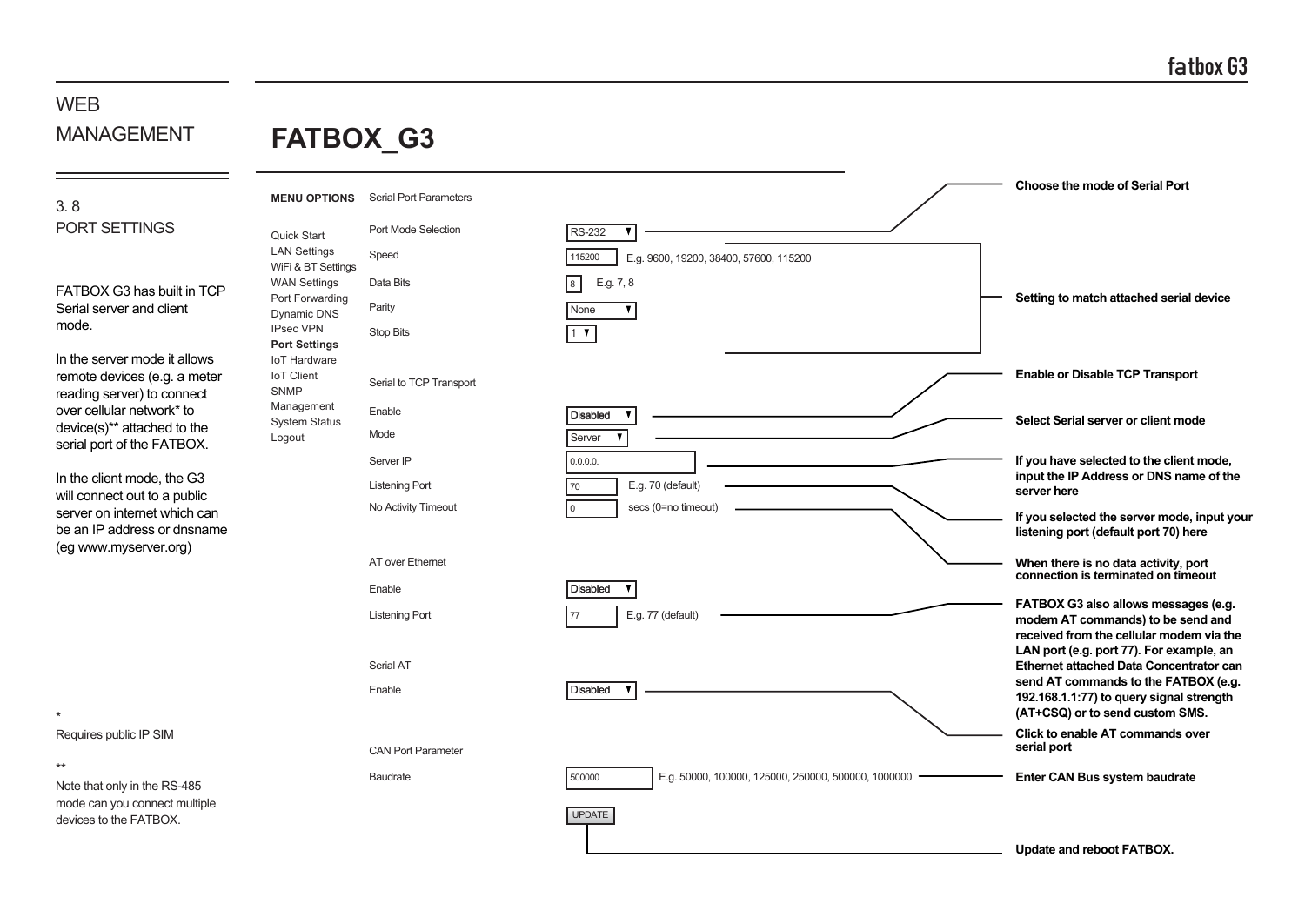**Choose 'Modbus Master' to send request packet & read response value from the slaves**

# WEB MANAGEMENT

# **FATBOX\_G3**

### 3. 9 IOT HARDWARE

| <b>MENU OPTIONS</b>                       | <b>HARDWARE: Setting</b>    |                                                          |                                                                                                                                                                                                              |
|-------------------------------------------|-----------------------------|----------------------------------------------------------|--------------------------------------------------------------------------------------------------------------------------------------------------------------------------------------------------------------|
| Quick Start<br><b>LAN Settings</b>        | Modbus mode [jotasset.pdf]  | Disabled                                                 | Choose 'Query mode' to send request<br>packet & read response values. Choose<br>Read mode' when slaves auto report their<br>status/values. J1939 users will also need to<br>choose that CAN Bus option here. |
| WiFi & BT Settings<br><b>WAN Settings</b> | CAN bus mode [iotasset.pdf] | OBD/C2Q: Query mode    C2R: Read Mode<br><b>Disabled</b> | Com/Eth BOT supports query and reading                                                                                                                                                                       |
| Port Forwarding<br>Dynamic DNS            | Zigbee mode [iotasset.pdf]  | Disabled<br>ZBR: Query mode    ZBQ: Read Mode -          | of on-board digital input                                                                                                                                                                                    |
| <b>IPsec VPN</b><br>Port Settings         | COMeth mode [jotasset.pdf]  | Disabled                                                 | When you choose 'Repeated Values', you<br>will only send data to the cloud when there<br>are changes from the previous read value.                                                                           |
| <b>IoT Hardware</b><br><b>IoT Client</b>  | Event Drop Type             | Repeated Values                                          | Select the time interval of reading data/                                                                                                                                                                    |
| <b>SNMP</b><br>Management                 | Poll Period                 | secs                                                     | events of the iotasset listing. If you wish<br>have a different polling periods for                                                                                                                          |
| <b>System Status</b><br>Logout            | Poll Time Out               | secs                                                     | different assets, you can set it in your<br>iotasset.txt configuration file. Refer to our                                                                                                                    |
|                                           | Query Pause                 | secs (pause between query required for Modbus)           | iotasset.txt configuration guide or web<br>FAQ for detailed instructions.                                                                                                                                    |
|                                           | Time Stamp Offset           | eg +8 or -6.5 (offset from UTC+0) -                      | The timeout specifies the time period to<br>accept responses after each network                                                                                                                              |
|                                           |                             | <b>UPDATE</b>                                            | request. The timeout setting must be<br>adequate for the network, taking into                                                                                                                                |
|                                           |                             |                                                          | account network traffic and network                                                                                                                                                                          |
|                                           |                             |                                                          | latency. Inadequate timeout settings can<br>cause communication failures                                                                                                                                     |
|                                           |                             |                                                          | If you require a pause between seperate<br>poll queries set it here                                                                                                                                          |
|                                           |                             |                                                          | Set your local timezone for event<br>timestamp                                                                                                                                                               |
|                                           |                             |                                                          |                                                                                                                                                                                                              |
|                                           |                             |                                                          |                                                                                                                                                                                                              |
|                                           |                             |                                                          | Update and reboot FATBOX.                                                                                                                                                                                    |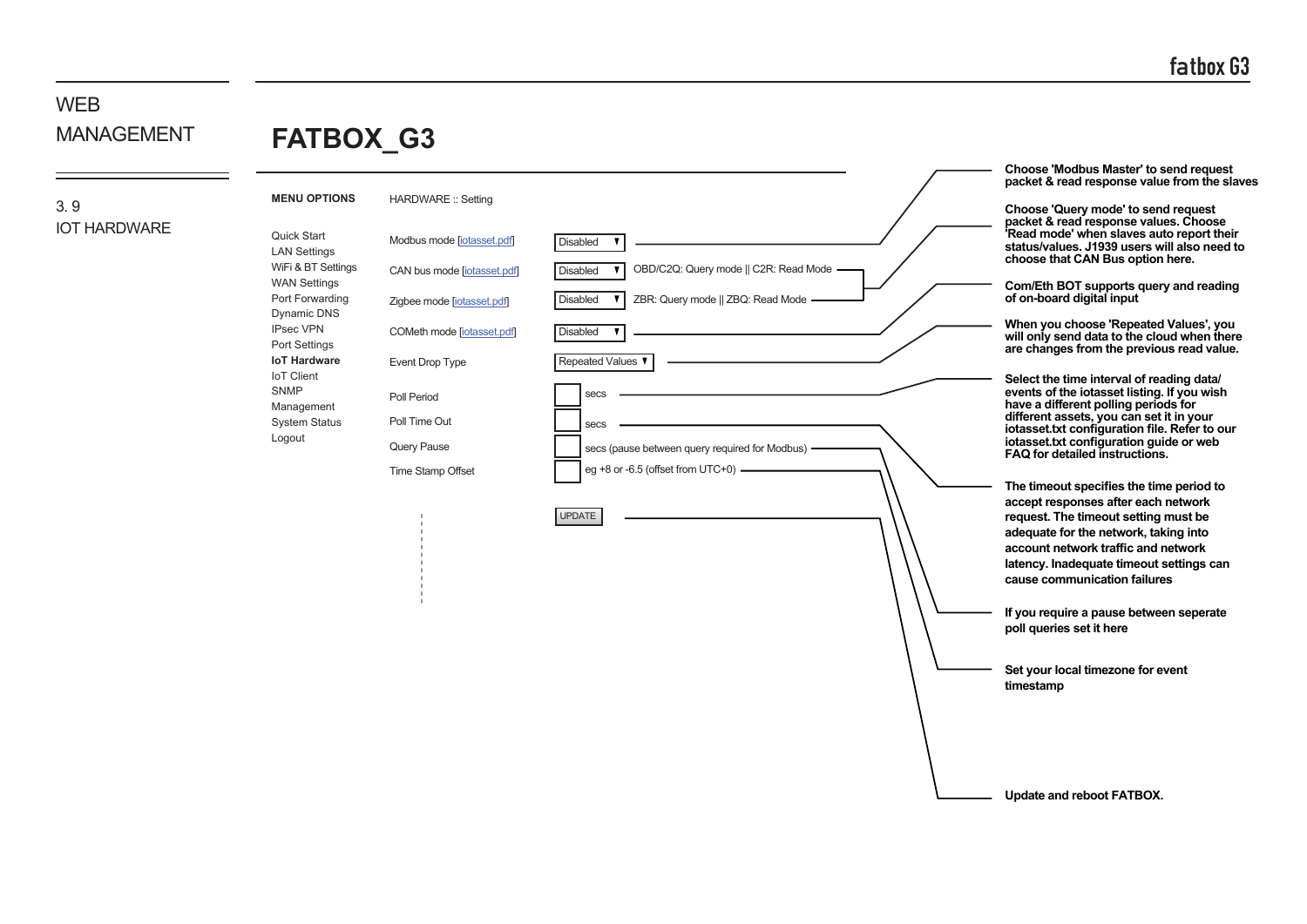#### **WFB** MANAGEMENT **FATBOX\_G3**

3. 9

IOT HARDWARE

**MENU OPTIONS** Quick Start LAN Settings WiFi & BT Settings WAN Settings Port Forwarding Dynamic DNS IPsec VPN Port Settings **IoT Hardware** IoT Client SNMP Management System Status Logout HARDWARE :: Setting Diagnostics :: JSON Data Diagnostics :: Check File UPLOAD IOTASSET.TXT FILE



# **OTA Configurations Updating**

Over the air updating gives ease of management to add new configurations without physically accessing the box. Firmware updates can also be made remotely via the <management> tab.

#### IMPORTANT ::

Please upload to FATBOX G3 gateway folder /user the following iotasset.txt (Settings for hardware devices e.g. Modbus addresses) connstr.txt (Azure only, Azure IoT device id token) Using SCP/Putty or via USB drive from Management tab.

**Ensure that the gateway HTTPS console must be accessible before proceeding with this steps. 1. Click on the 'UPDATE IOTASSET.TXT FILE' button. 2. In the new window, click on 'CHOOSE FILE' and select from your local folder the updated iotasset.txt file. 3. Click 'UPLOAD FILE'. If the upload has been successful you will get the following message: "RESULT: The file iotasset.txt was uploaded successfully" 4. After closing the page, you will need to log in again for security purposes. If the update failed, check that the connection to the gateway is stable. Or else please contact support@amplified.com.au DELETE ALL JSON MESSAGE**

> **Click to see the current configurations file in a new web page**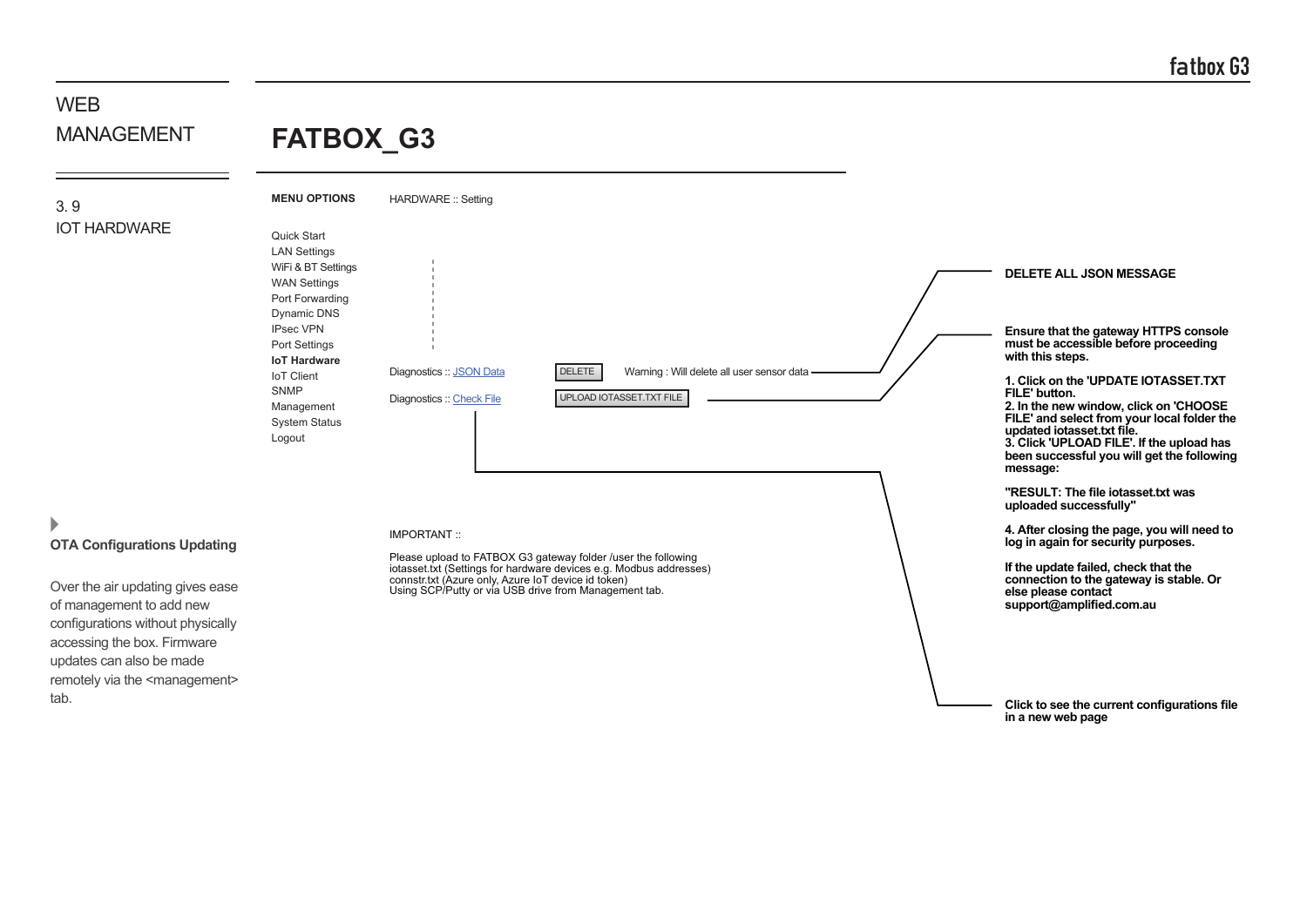# **FATBOX\_G3**

| 3.10 |                   |  |  |
|------|-------------------|--|--|
|      | <b>IOT CLIENT</b> |  |  |

#### **For Developers:**

The FATBOX G3 enables developers to build their own application on AZURE IoT Hub and AWS IoT to manage remote industrial devices.

#### **End-to-End IoT Solution:**

Managing your device with UBIDOTS IoT is simple as Click, Configure & Drop.

| <b>MENU OPTIONS</b>                                             | <b>IOT Client Setup</b>              |                                        | Open Azure IoT Quick Start Guide PDF for<br>step by step instructions on designing,<br>wiring and setting up a simple Modbus<br>device-to-Azure report on PowerBI |
|-----------------------------------------------------------------|--------------------------------------|----------------------------------------|-------------------------------------------------------------------------------------------------------------------------------------------------------------------|
| <b>Quick Start</b><br><b>LAN Settings</b><br>WiFi & BT Settings | G3 Azure IoT Quick Start Guide.pdf   |                                        | Enter your Deviceld you use to set up in<br>your Microsoft Azure IoT account                                                                                      |
| <b>WAN Settings</b>                                             | Client Setup :: Azure IoT            |                                        |                                                                                                                                                                   |
| Port Forwarding<br>Dynamic DNS                                  | DeviceId                             | YourAzureDeviceId                      | Enable or Disable the FATBOX as an<br><b>AZURE IOT Hub</b>                                                                                                        |
| <b>IPsec VPN</b><br>Port Settings                               | Enable client                        | Enabled                                | Select the number of events that constitute                                                                                                                       |
| <b>IoT Hardware</b><br><b>IoT Client</b>                        | Message Type                         | JSON: Single Data<br>per Azure message | as a single Azure message. Azure IoT uses<br><b>JSON</b> format.                                                                                                  |
| <b>SNMP</b><br>Management                                       | G3 ubidots IoT Quick Start Guide.pdf |                                        |                                                                                                                                                                   |
| <b>System Status</b><br>Logout                                  | Client Setup :: ubidots              |                                        | Open Ubidots IoT Quick Start Guide PDF for<br>step by step instructions on designing, wiring<br>and setting up a simple Modbus device-to-                         |
|                                                                 | Device Token                         | BBFF-5Pq01wWj4AmonUB                   | <b>Ubidots</b>                                                                                                                                                    |
|                                                                 | Device Name                          | fatboxg3                               | Enter the Device Token that you copy                                                                                                                              |
|                                                                 | Enable client                        | Enabled                                | from your Ubidots account                                                                                                                                         |
|                                                                 |                                      |                                        | Give your Fatbox G3 a unique device<br>name (no spaces or special characters)                                                                                     |
|                                                                 |                                      |                                        | Enable or Disable the FATBOX as an<br><b>Ubidots IOT gateway</b>                                                                                                  |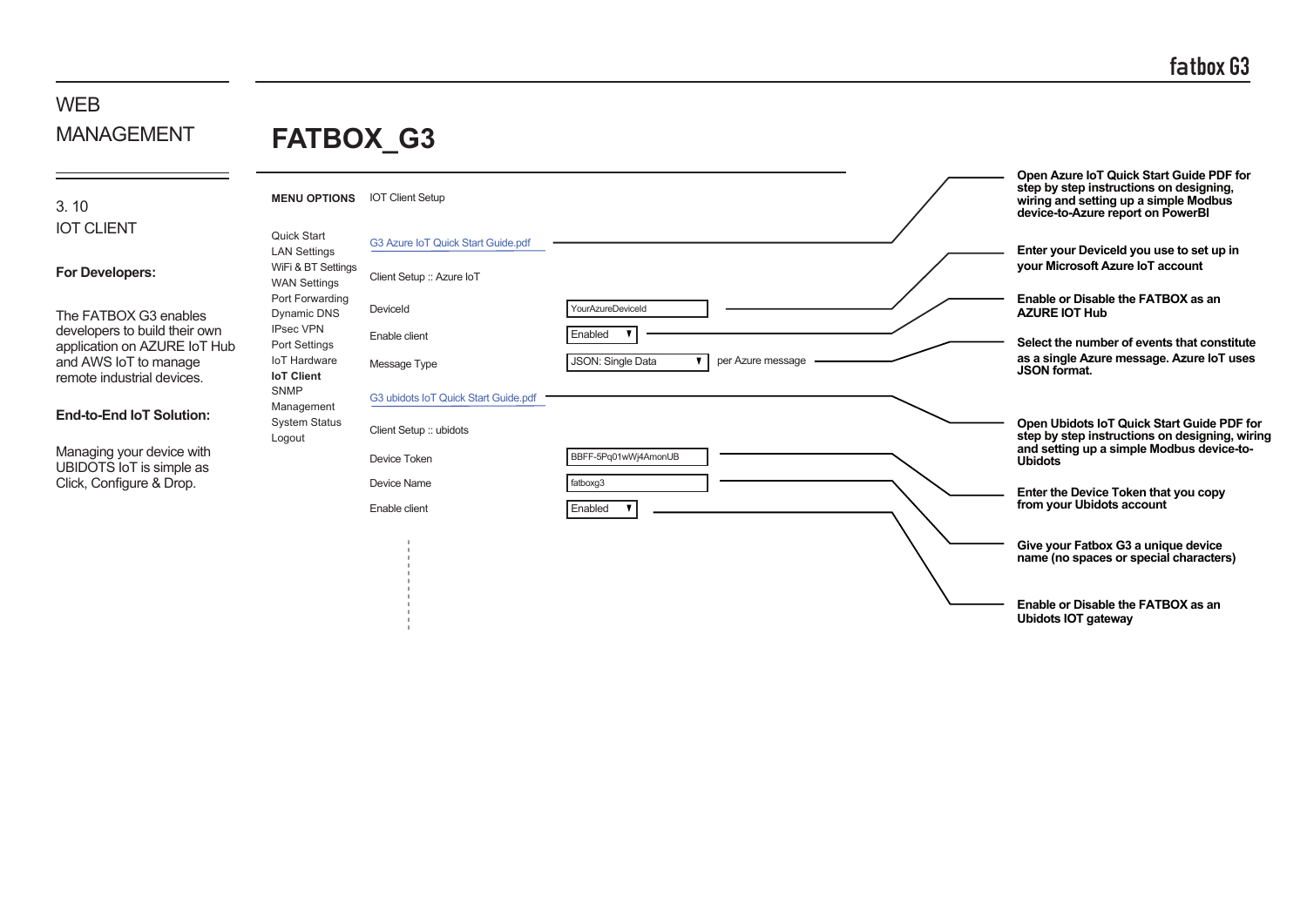# **FATBOX\_G3**

3. 10 IOT CLIENT

| <b>MENU OPTIONS</b>                                                                                | <b>IOT Client Setup</b>                                        |                                                                           | Open AWS IoT Quick Start Guide PDF for step<br>by step instructions on designing, wiring and<br>setting up a simple Modbus device-to-AWS |
|----------------------------------------------------------------------------------------------------|----------------------------------------------------------------|---------------------------------------------------------------------------|------------------------------------------------------------------------------------------------------------------------------------------|
| Quick Start<br><b>LAN Settings</b><br>WiFi & BT Settings<br><b>WAN Settings</b><br>Port Forwarding |                                                                |                                                                           | Add your Thing Name, Topic, AWS End<br>Point and AWS Port as per the settings in<br>your AWS account                                     |
| Dynamic DNS                                                                                        | G3 AWS IoT Quick Start Guide.pdf                               |                                                                           |                                                                                                                                          |
| <b>IPsec VPN</b><br>Port Settings                                                                  | Client Setup :: AWS IoT                                        |                                                                           |                                                                                                                                          |
| <b>IoT Hardware</b><br><b>IoT Client</b>                                                           | Thing Name                                                     | meter001                                                                  | Enable or Disable the FATBOX as an<br>AWS IOT gateway                                                                                    |
| <b>SNMP</b>                                                                                        | Topic                                                          | data                                                                      |                                                                                                                                          |
| Management<br><b>System Status</b>                                                                 | <b>AWS Endpoint</b>                                            | a33rz5dlue817h-ats.iot.us-west-2.am                                       |                                                                                                                                          |
| Logout                                                                                             | <b>AWS Port</b>                                                | 8883                                                                      |                                                                                                                                          |
|                                                                                                    | Enable client                                                  | Enabled<br>$\overline{\mathbf{v}}$                                        | Enter in the MQTT Broker IP that you want to<br>connect up to                                                                            |
|                                                                                                    |                                                                |                                                                           |                                                                                                                                          |
|                                                                                                    | Client Setup :: MQTT Gateway                                   |                                                                           | Add your Broker Port as per the settings in<br>your MQTT Broker                                                                          |
|                                                                                                    | <b>Broker IP</b>                                               | 13.229.18.17                                                              |                                                                                                                                          |
|                                                                                                    | Broker Port e.g.1883                                           | 1883                                                                      |                                                                                                                                          |
|                                                                                                    | Publish Topic                                                  | mqtt                                                                      | Add your Topic as per the settings in your<br>Broker/ to describe the data set                                                           |
|                                                                                                    | <b>Enable Client</b>                                           | $\mathbf{v}$<br>Enabled                                                   |                                                                                                                                          |
|                                                                                                    |                                                                | <b>UPDATE</b>                                                             | Enable or Disable the FATBOX as a<br><b>MQTT IOT gateway</b>                                                                             |
|                                                                                                    |                                                                |                                                                           |                                                                                                                                          |
|                                                                                                    | Please upload to FATBOX the connstr.txt and iotasset.txt using | a USB drive /user via Management>User Files Management>Download to FATBOX |                                                                                                                                          |
|                                                                                                    |                                                                |                                                                           |                                                                                                                                          |
|                                                                                                    |                                                                |                                                                           |                                                                                                                                          |
|                                                                                                    |                                                                |                                                                           | Update and reboot FATBOX.                                                                                                                |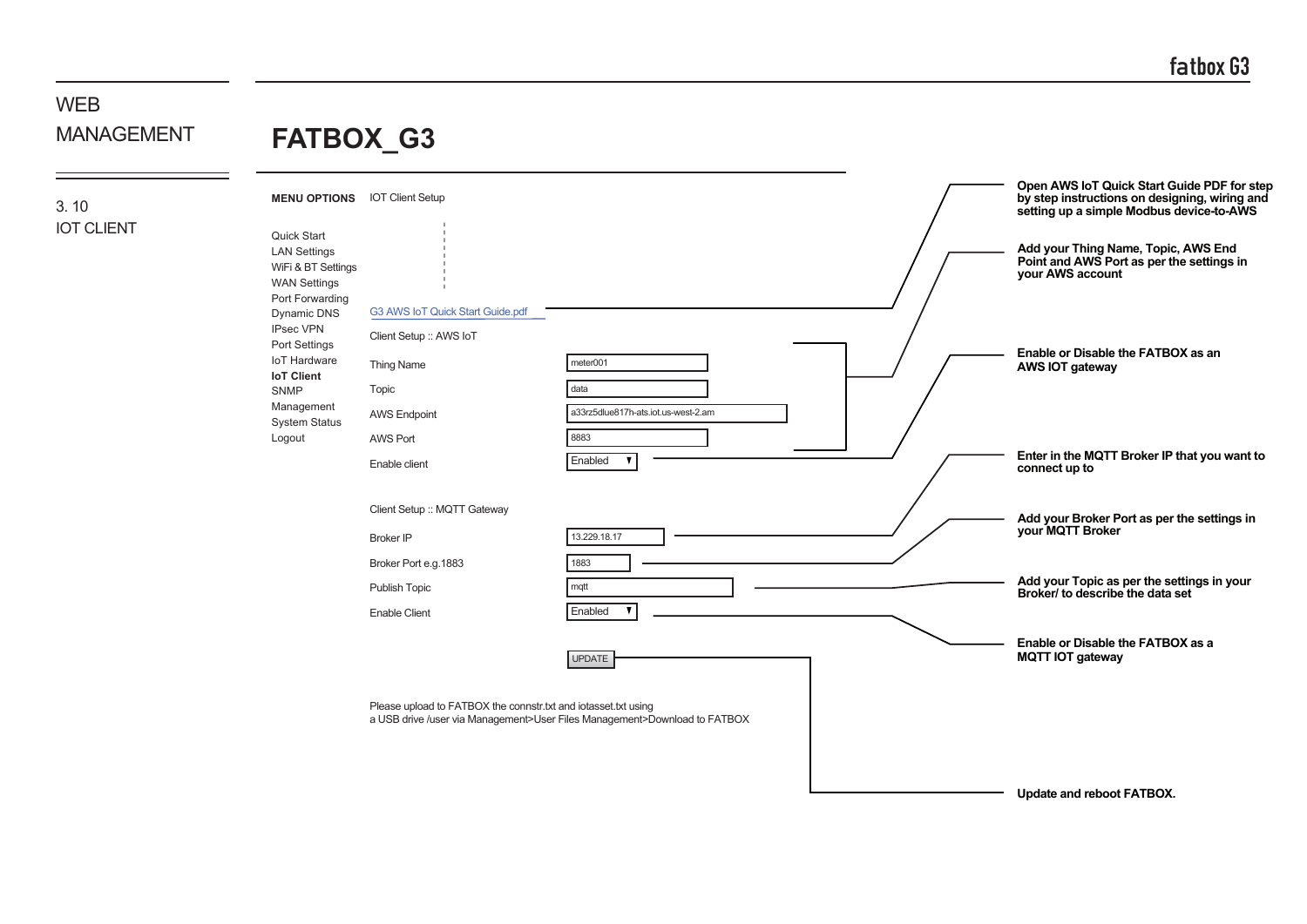### **FATBOX\_G3 WFB** MANAGEMENT

3. 11 SNMP **MENU OPTIONS** SNMP Settings



**Update and reboot FATBOX.**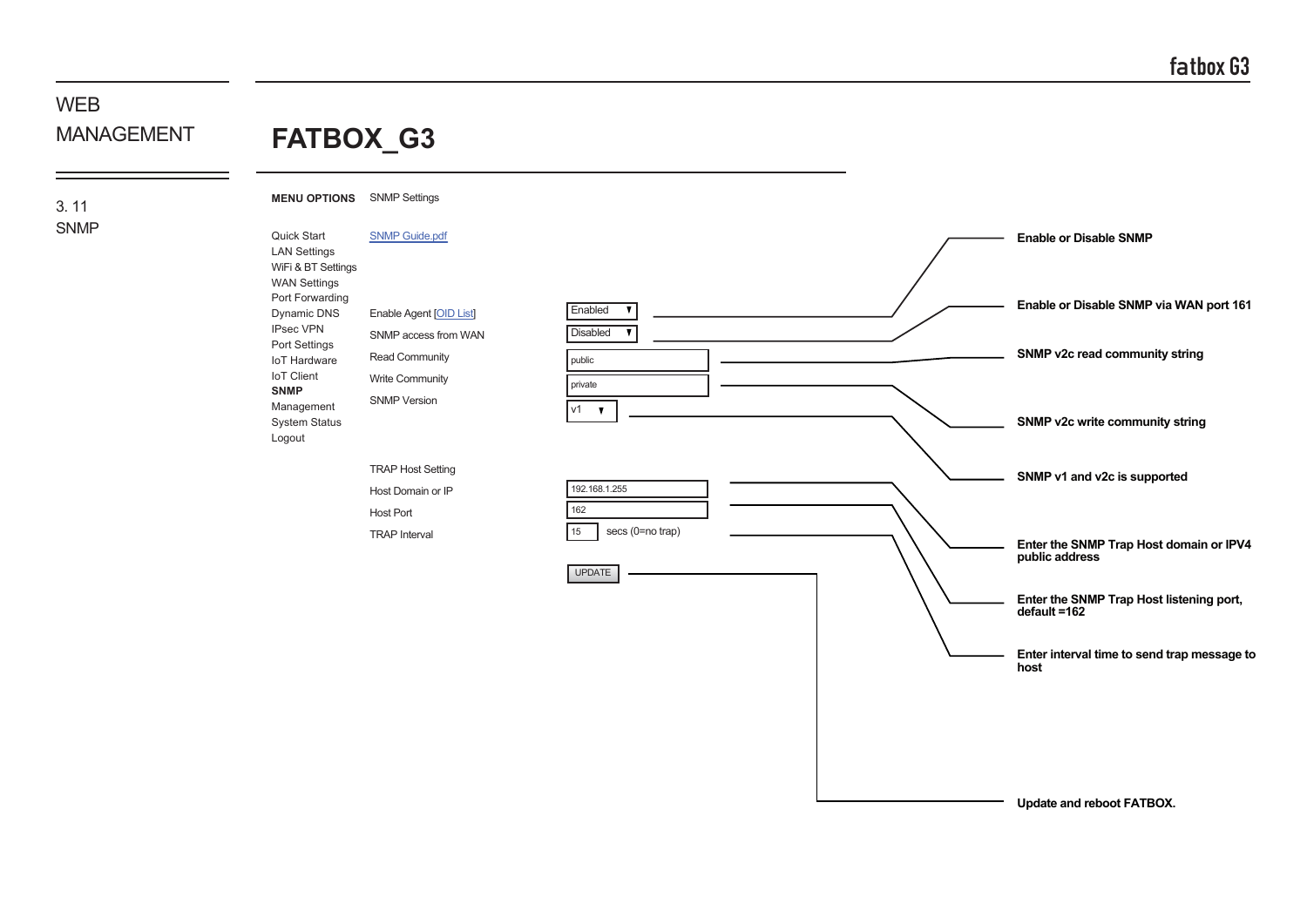# **FATBOX\_G3**

### 3. 12 MANAGEMENT

#### Ь

Note that from the internet, the FATBOX can only be accessed via HTTPS (secure) to ensure all data between user and FATBOX web configuration page is encrypted.

# $\blacktriangleright$

We give our clients the choice to install their own signed certificate (e.g. Verisign or Digicert) via SSH to FATBOX console. Since there is no packaged signed SSL certificate in each FATBOX, a complaint of error might be issued from the browser. Note that this does not affect the secure encryption of data to configure the FATBOX via HTTPS.

|                                              |                               |                                   | Enter your system hostname if necessary                                                                                   |
|----------------------------------------------|-------------------------------|-----------------------------------|---------------------------------------------------------------------------------------------------------------------------|
| <b>MENU OPTIONS</b>                          | <b>System Management</b>      |                                   | This login name is only used for web. SSH<br>always login as root                                                         |
| Quick Start<br><b>LAN Settings</b>           | <b>System Hostname</b>        | fatbox                            | Enable or disable remote https access via WAN                                                                             |
| WiFi & BT Settings<br><b>WAN Settings</b>    | Web Login Username            | ********                          | port 443. Do note that non secure https access<br>via WAN is not allowed.                                                 |
| Port Forwarding                              | Enable https access from WAN  | Enabled                           | Disabled by default. If enabled, will provide                                                                             |
| Dynamic DNS                                  | Enable Secure Shell (SSH)     | Enabled                           | root access using the Password above.                                                                                     |
| <b>IPsec VPN</b><br>Port Settings            | Enable Log                    | <b>Disabled</b>                   |                                                                                                                           |
| <b>IoT Hardware</b>                          | Enable Signal LEDs            | <b>Disabled</b>                   | If enabled, you can download/view the log<br>page from the 'System Status' page.                                          |
| <b>IoT</b> Client<br><b>SNMP</b>             | System Time reference         | ntp<br>▼                          |                                                                                                                           |
| Management<br><b>System Status</b><br>Logout |                               | <b>UPDATE</b>                     | <b>Enables Signal LEDs.</b><br>Note: They must be set to '0' if AT-over-<br><b>Ethernet is enabled.</b>                   |
|                                              | Set Up RTC (hardware clock)   | Set RTC using current system time | Choose a system time source reference as ntp<br>(online time server) or rtc (on-board battery-<br>backed hardware clock). |
|                                              | Password Management           |                                   |                                                                                                                           |
|                                              | <b>Current Password</b>       | ********                          | Click to update hardware clock using current<br>time system.                                                              |
|                                              | New Password                  | ********                          |                                                                                                                           |
|                                              | <b>Reconfirm New Password</b> | ********                          |                                                                                                                           |
|                                              |                               | <b>Change Password</b>            |                                                                                                                           |
|                                              |                               |                                   |                                                                                                                           |

**Please do not use default password for your deployed unit. Change it to a default password.**

**Passwords are never stored directly but as a hash string to increase device security.**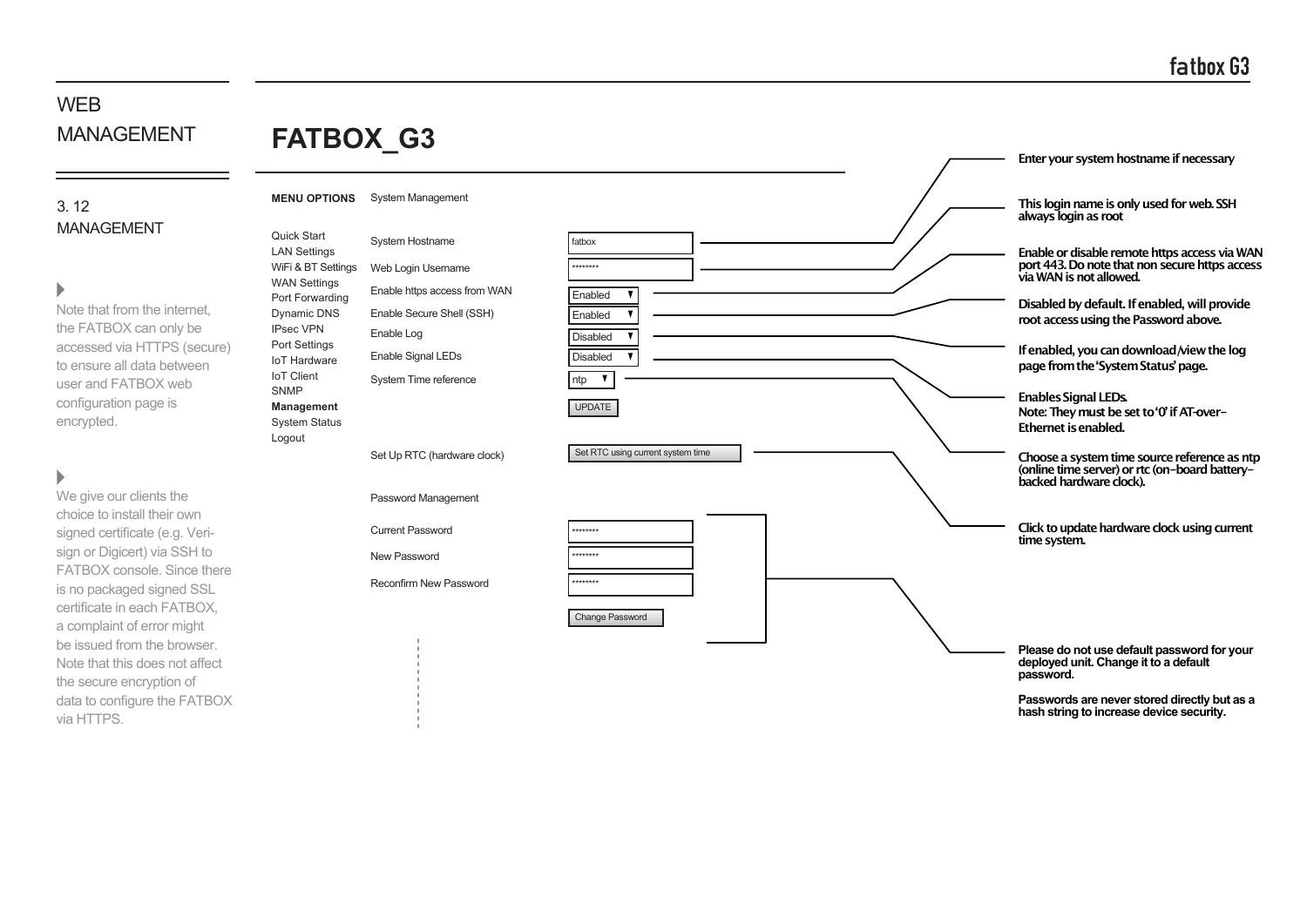**To allow 'cloning' of parameter settings to**

# WEB MANAGEMENT

# **FATBOX\_G3**

3. 12

MANAGEMENT

**CROSS COMPILE C CODE**

ь

The FATBOX G3 is an open Linux platform where user can deploy their own portable codes e.g. in C or Python or LUA to run on an industrial cellular (3G or 4G/LTE) and ethernet WAN connected gateway device.

| Quick Start<br><b>LAN Settings</b><br>WiFi & BT Settings<br><b>WAN Settings</b> | <b>MENU OPTIONS</b> System Management                                                                                                 |                            |                 | multiple FATBOX in production<br>environment, we utilise USB flash drives.<br>This ensure only with physical access to<br>the device and the settings (with sensitive<br>data) be uploaded from a production<br>FATBOX. |
|---------------------------------------------------------------------------------|---------------------------------------------------------------------------------------------------------------------------------------|----------------------------|-----------------|-------------------------------------------------------------------------------------------------------------------------------------------------------------------------------------------------------------------------|
| Port Forwarding<br>Dynamic DNS<br><b>IPsec VPN</b><br>Port Settings             | <b>Configuration Parameters Management</b>                                                                                            |                            |                 | 1. Format a USB thumb-drive (e.g. FAT32)<br>and label it 'FATBOX'<br>2. After FATBOX is powered up and stable                                                                                                           |
| <b>IoT Hardware</b><br><b>IoT</b> Client<br><b>SNMP</b>                         | Please insert usb drive labelled FATBOX'.<br>Configuration files located in /config folder.                                           |                            |                 | condition (e.g. signal strength LEDs are<br>functioning), insert the thumb-drive into<br>USB port (at antenna end of box)                                                                                               |
| <b>Management</b><br><b>System Status</b><br>Logout                             | Upload /config from FATBOX                                                                                                            | Download /config to FATBOX |                 | 3. Click 'Upload from FATBOX', wait 5 sec.<br>remove thumb-drive<br>4. Insert thumb-drive into new FATBOX<br>(in stable operating condition) and click<br>'Download to FATBOX', wait 5 sec and                          |
|                                                                                 | User Configuration and Scripts Management                                                                                             |                            |                 | remove thumb-drive<br>5. Check in new FATBOX that parameters<br>from other FATBOX has been copied over                                                                                                                  |
|                                                                                 | Please insert usb drive labelled FATBOX'.<br>Files (e.g. firewall.user, user.lua, user.py or<br>connstr.txt) must be in /user folder. |                            |                 |                                                                                                                                                                                                                         |
|                                                                                 |                                                                                                                                       |                            |                 | To input your own LUA or Python program:                                                                                                                                                                                |
|                                                                                 | Download /user to FATBOX                                                                                                              | Execute user.lua Script    | [G3 Lua.pdf]    | 1. Write your LUA or Python program and<br>name it as 'user.lua' or 'user.py'                                                                                                                                           |
|                                                                                 | Delete User files                                                                                                                     | Execute user.py Script     | [G3 Python.pdf] | 2. Save the program in /user folder in<br>your thumb-drive (drive labelled<br>'FATBOX')                                                                                                                                 |
|                                                                                 |                                                                                                                                       |                            |                 | 3. Insert the thumb-drive into FATBOX (in<br>stable operating condition)<br>4. Click 'Download /user to FATBOX',<br>wait 5 sec, and remove thumb-drive<br>5. You can click 'Execute Program' to test<br>you program     |

**Your program will automatically be executed after complete boot-up of the FATBOX.**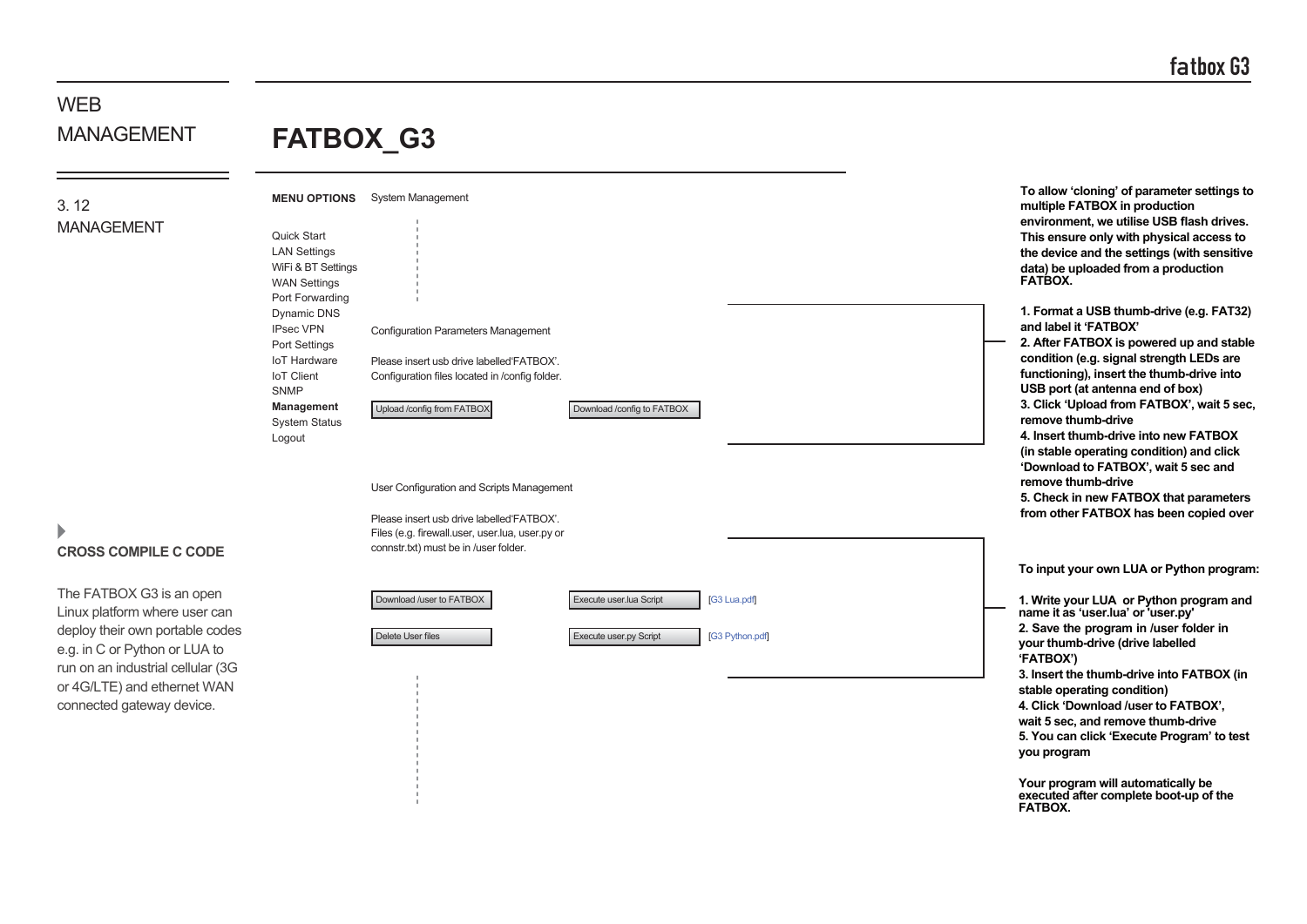#### **WFB** MANAGEMENT 3. 12 MANAGEMENT **MENU OPTIONS** System Management System Recovery Management Firmware Update:: Please check with support@amplified.com.au **Click 'Reboot' to soft reset the FATBOX device.** FACTORY SETTINGS UPDATE FIRMWARE REBOOT SYSTEM **OTA Firmware Updating** Over the air updating gives ease of management to add new firmware patches without physically accessing the box. Asset configuration updates can also be made remotely via the **FATBOX\_G3** Quick Start LAN Settings WiFi & BT Settings WAN Settings Port Forwarding Dynamic DNS IPsec VPN Port Settings IoT Hardware IoT Client SNMP **Management** System Status Logout **Ensure that the gateway HTTPS console must be accessible before proceeding with this steps. 1. Click on the 'UPDATE FIRMWARE' button. 2. In the new window, click on 'CHOOSE FILE' and select from your local folder the specific firmware update .zip file. (Please check with support@amplified.com.au for any assistance). 3. Click 'UPLOAD FIRMWARE FILE'. If the firmware has been successful you will get the following message: "RESULT: The firmware update has been applied" 4. After closing the page, you will need to log in again for security purposes. If the update failed, check that the connection to the gateway is stable. Or else please contact support@amplified.com.au**

<IOT Hardware> tab.

**Cick 'Factory Settings' to revert all parameters to factory default.**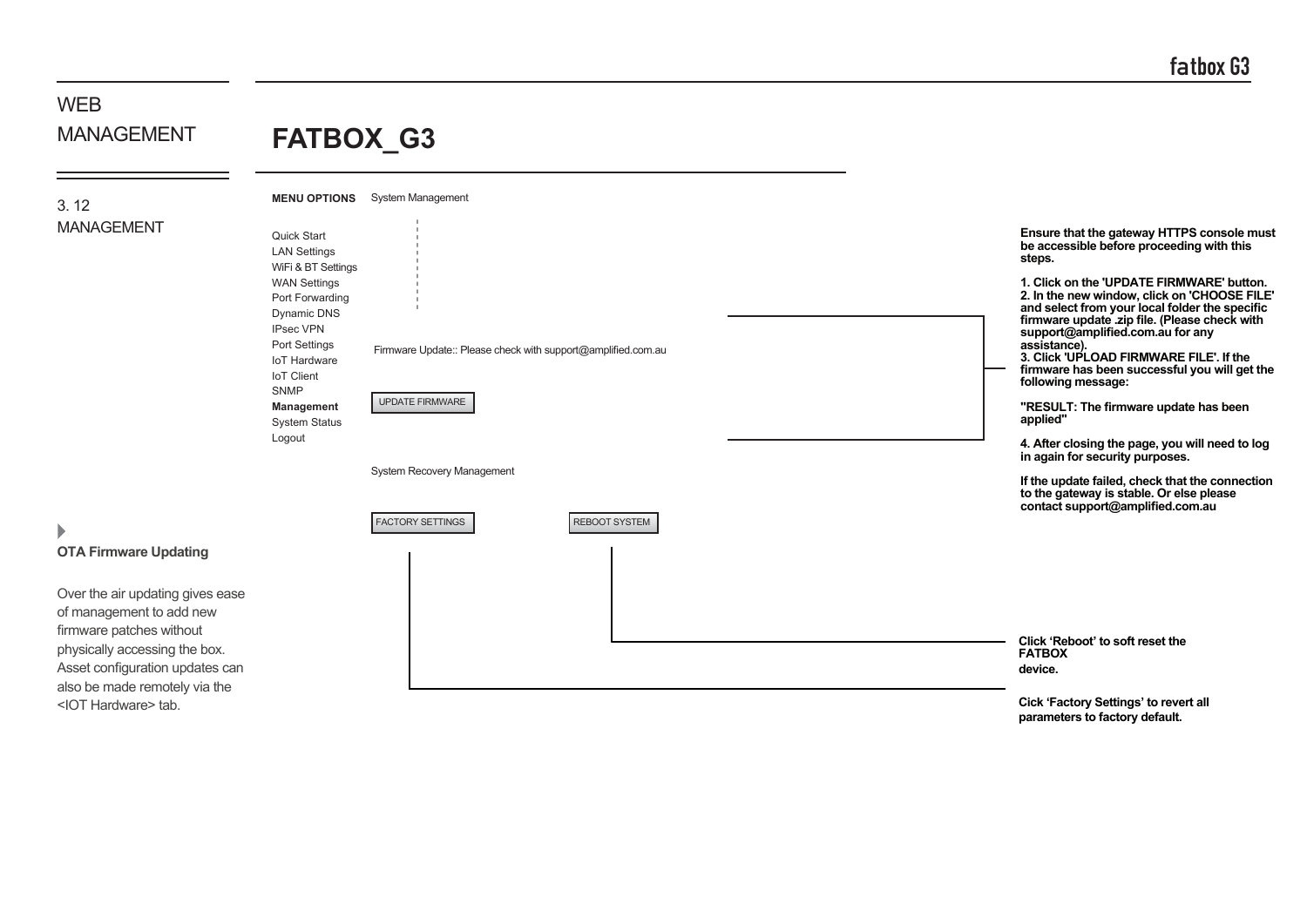# WEB

# MANAGEMENT **FATBOX\_G3**

### 3. 13 SYSTEM STATUS

| <b>MENU OPTIONS</b><br>Quick Start<br><b>LAN Settings</b><br><b>WAN Settings</b><br>Port Forwarding<br>Dynamic DNS<br><b>IPsec VPN</b><br>Port Settings<br><b>IoT Hardware</b><br><b>IoT</b> Client<br><b>SNMP</b><br>Management<br><b>System Status</b><br>Logout | <b>System Status</b><br>Main<br>Firmware Version<br>System Date & Time<br>Upload and CPU Load (1,5,15m)<br>Temperature<br><b>WAN</b><br>Module model<br>Module revision<br><b>IMEI</b><br>Interface<br>SIM (1=primary, 0=backup) | fw_G3_2_4_16rc1 3.0.35<br>Fri Nov 23 02:08:21 UTC 2018<br>02:08:21 up 19 min, load average 0.53, 0.59, 0.58<br>50 C<br>ME909s-120<br>11.617.01.00.00<br>867377020578708<br>ppp0<br>$\mathbf{1}$ |
|--------------------------------------------------------------------------------------------------------------------------------------------------------------------------------------------------------------------------------------------------------------------|----------------------------------------------------------------------------------------------------------------------------------------------------------------------------------------------------------------------------------|-------------------------------------------------------------------------------------------------------------------------------------------------------------------------------------------------|
|                                                                                                                                                                                                                                                                    | <b>SIM APN</b><br>IP address<br>Roam Status:<br>Service Mode:<br>Signal Strength:<br>RSSI:<br>WCDMA_RSCP:<br>WCDMA_ECIO:<br>LTE RSRP:<br>LTE_RSRQ:<br>LTE_SINR:<br>Cellular Data (since bootup)<br><b>IPSEC</b><br>Tunnel        | yourapn                                                                                                                                                                                         |
|                                                                                                                                                                                                                                                                    | <b>SA</b><br>System Log:                                                                                                                                                                                                         | <b>System Log File</b>                                                                                                                                                                          |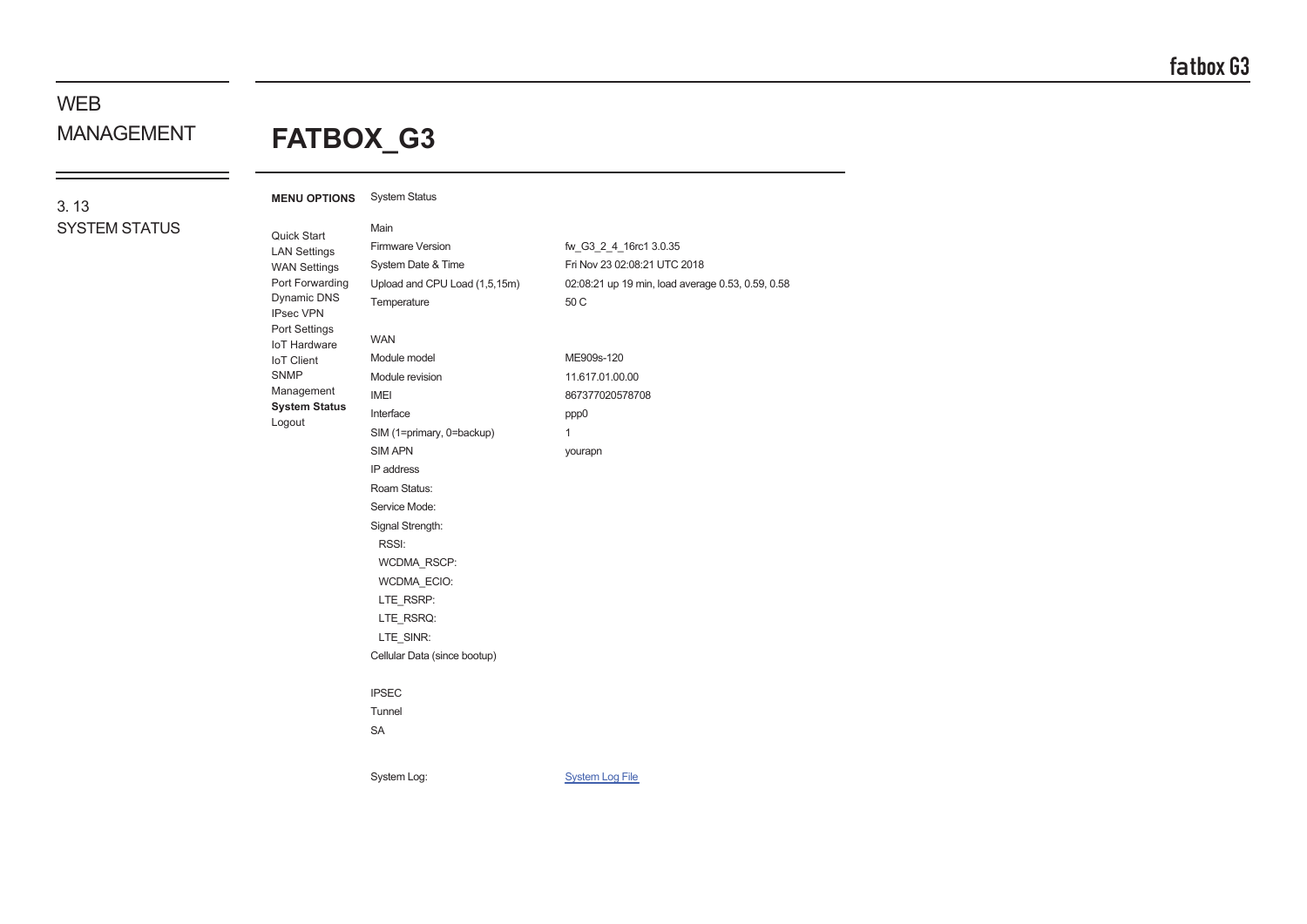3. 14 WAN FAILOVER TO 3G

When it is critical to maintain consistent connection with remote stations or applications, the FATBOX G3 gateway provides a way to automatically switch to a 3G failover when AUTOPING sequence fails in the Ethernet WAN connection. This greatly increases the stability and reliability of online systems. The G3 will also persistently check back with the status of the original Ethernet connection and if its back online, the box will reboot and revert back to primary Ethernet WAN mode.

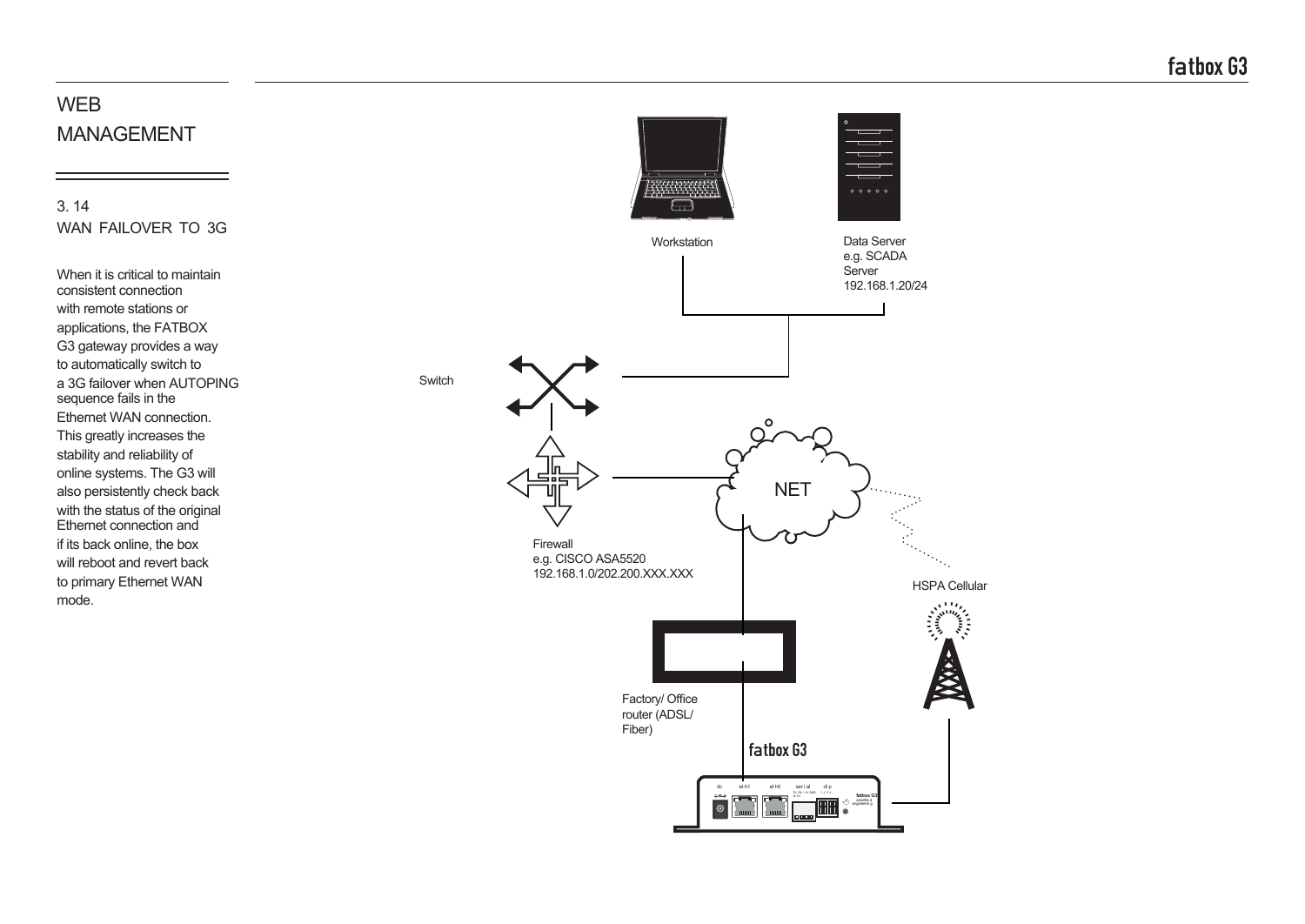To set up WAN failover to 3G, first go to the **WAN Settings** page of the web console and input the following settings.

# **FATBOX\_G3**

3. 14 WAN FAILOVER TO 3G

|                                        |                               |               | Enable the FATBOX to reboot upon the     |
|----------------------------------------|-------------------------------|---------------|------------------------------------------|
| <b>MENU OPTIONS</b>                    | <b>Advanced Settings</b>      |               | failure to PING your selected IP address |
| Quick Start                            | Enable Reboot on Ping Failure | Enabled       |                                          |
| <b>LAN Settings</b>                    | SIM2 Enable                   | Disabled      |                                          |
| <b>WAN Settings</b><br>Port Forwarding | Remote PING Host IP address   | 8.8.8.8       |                                          |
| Dynamic DNS<br><b>IPsec VPN</b>        | PING Retry Time Period(s)     | 15            | Set "Ethernet" as the Primary WAN Inter- |
| Port Settings<br><b>IoT Hardware</b>   | <b>PING</b> retries           |               | face                                     |
| <b>IoT Client</b><br><b>SNMP</b>       | Primary WAN Interface         | Ethernet      |                                          |
| Management                             |                               |               |                                          |
| <b>System Status</b>                   |                               | <b>UPDATE</b> | <b>UPDATE the FATBOX</b>                 |
| Logout                                 |                               |               |                                          |

Then set in **LAN Settings** page, your device IP as client in local Ethernet network as per below example. Note that some firewall will block unregistered device with manual IP setting.

# **FATBOX\_G3**

| <b>MENU OPTIONS</b>                        | ETH1 IP Address | 100.10.10.10  |                         |                                  |
|--------------------------------------------|-----------------|---------------|-------------------------|----------------------------------|
| <b>Quick Start</b>                         | ETH1 Netmask    | 255.255.255.0 |                         |                                  |
| <b>LAN Settings</b><br><b>WAN Settings</b> | ETH1 Gateway    | 100.10.10.1   | For Ethernet WAN Option |                                  |
| Port Forwarding                            |                 | UPDATE        |                         | <b>UPDATE and restart FATBOX</b> |

When G3 powers up, internet will be routed thru ETH1 to the Gateway. When auto-ping fails, the box will reboot and switch to 3G/4G as backup. In 3G/4G backup mode, the box will test ETH1 for ping (as set in AUTOPING) every 60s. If the ping test passes, the box will reboot and go back to ETH WAN.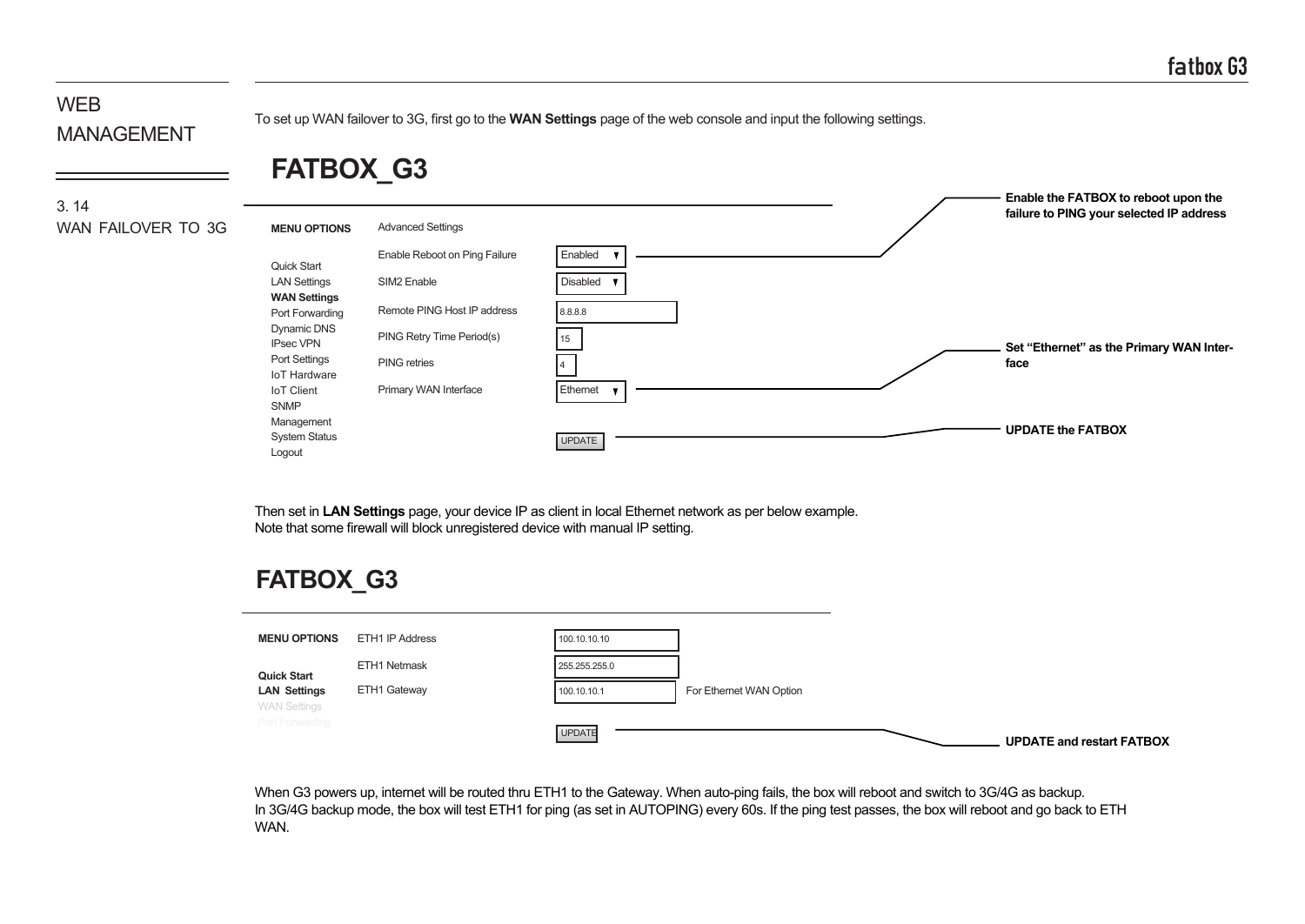CAN BUS

The FATBOX G3 supports a CAN bus interface (option), for example to read ODB2 ISO15765 (road vehicles) and J1939 (heavy vehicles) data for onboard vehicle diagnostics. Data can then be processed on-board or sent to a server or cloud IoT back-end platform.

4. 1 CAN Bus

CAN Bus Version End Plate



Male 9-pin D-sub connector Diagram

| PIN            | SIGNAL  |
|----------------|---------|
|                | CAN HI  |
|                |         |
| 3              | CAN GND |
|                |         |
|                |         |
| $\overline{c}$ | CAN LO  |